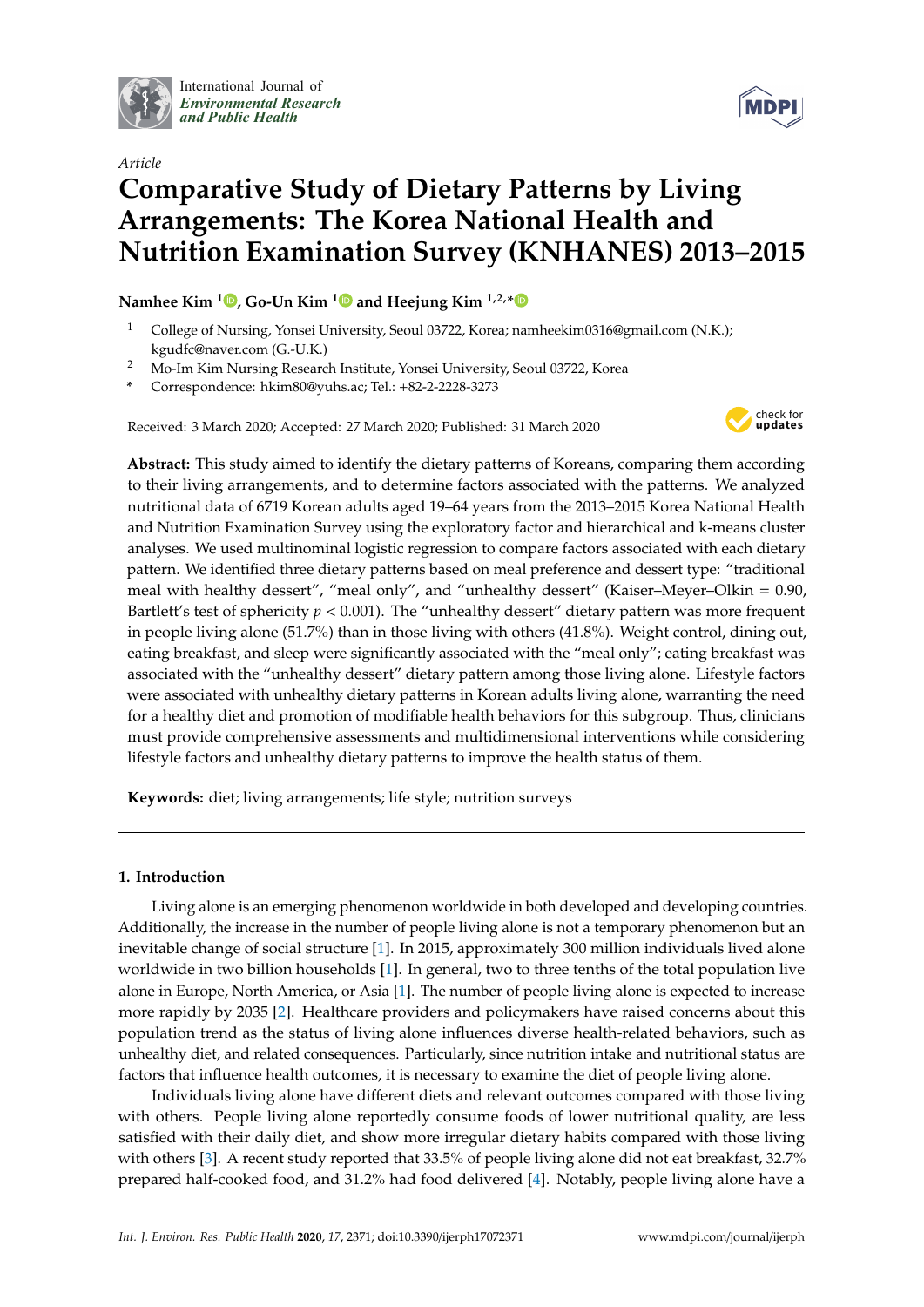higher rate of eating alone than those living with others, thus increasing malnutrition and obesity [\[5\]](#page-13-4). Such health problems are expected to increase the nation's medical expenses [\[4,](#page-13-3)[5\]](#page-13-4). Thus, healthcare programs and public services should be redesigned to take into consideration the conditions and the unique healthcare dietary needs of individuals living alone, as well as those living with others.

Poor dietary quality negatively affects the overall health status and is significantly associated with the prevalence of chronic diseases [\[6](#page-13-5)[,7\]](#page-13-6), it is also strongly associated with health-related behaviors [\[8\]](#page-13-7). Unhealthy or insufficient nutritional intake increases the chance of developing obesity, hypertension, and cardiovascular disease [\[6\]](#page-13-5), as well as associated risk factors for non-communicable chronic diseases such as cardiovascular disorders, cancer, chronic respiratory diseases, and diabetes mellitus [\[7\]](#page-13-6). Unhealthy dietary patterns are also reported to be strongly associated with smoking, high alcohol consumption, and low physical activity [\[8\]](#page-13-7). Therefore, it is important to identify dietary patterns and examine associated factors to suggest appropriate dietary recommendations, provide tailored interventions, reduce chronic diseases, and improve the health of people living alone.

Unlike the traditional nutritional epidemiologic methods focusing on nutrients or foods of individuals, dietary patterns that focus on the complexity of the overall diet and represent broader nutrient consumption have been widely used [\[9\]](#page-13-8). Both the effect of an overall diet on chronic diseases and its correlation with environmental factors and risk of disease can be confirmed by identifying dietary patterns through factor and cluster analyses, using data derived from the food frequency questionnaire (FFQ) [\[9\]](#page-13-8). The FFQ gathers qualitative information regarding the frequency of food items that have been consumed in the past 12 months. Moreover, it is commonly used to identify dietary patterns related to clusters of the frequency of food consumption [\[9,](#page-13-8)[10\]](#page-13-9). The FFQ has been used as a reasonable tool to identify the associations between dietary patterns and health behaviors [\[8\]](#page-13-7), risk factors of diseases [\[6\]](#page-13-5), and trends in specific populations [\[11\]](#page-13-10).

Very limited reports are available on the dietary patterns of individuals living alone in Korea [\[12\]](#page-13-11). Few studies have investigated the general factors that are reported to be associated with diet [\[12,](#page-13-11)[13\]](#page-13-12), such as culture [\[12\]](#page-13-11) and generational difference [\[12](#page-13-11)[,13\]](#page-13-12). No study to date has looked into the association of dietary patterns and living arrangements, specifically on the status of living alone in Korea. Moreover, most previous studies have focused on the association of dietary patterns with non-modifiable characteristics, such as advanced age or low income in small or specific groups [\[4](#page-13-3)[,8](#page-13-7)[,13\]](#page-13-12). In this study, we aimed to identify general dietary patterns of Korean adults using national data and compare the dietary patterns of individuals living alone and those living with others. Additionally, we examined unique factors associated with the dietary patterns of the two groups.

#### **2. Materials and Methods**

#### *2.1. Study Design*

This is a cross-sectional and descriptive correlational study using secondary data analysis.

#### *2.2. Data Source and Study Sample*

Primary data were obtained from the Korea National Health and Nutrition Examination Survey (KNHANES) VI conducted by the Korea Centers for Disease Control and Prevention. The data were collected from January 2013 to December 2015 and released in January 2017 [\[10\]](#page-13-9). KNHANES is a nationwide survey to examine the health and nutritional status of non-institutionalized individuals in the Republic of Korea. It consists of a health interview, health examination, and nutrition survey of all household members.

A stratified, multistage, and clustered probability sampling design depending on region size and demographic characteristics was used to collect preliminary data. In KNHANES VI, the final sampling was conducted in 576 regions and included 11,520 households, covering 22,948 individuals [\[10\]](#page-13-9). Participants were asked to answer a structured questionnaire (response rate = 78.3%). After the health interview and examination survey, the nutrition survey was completed by dietitians visiting 6719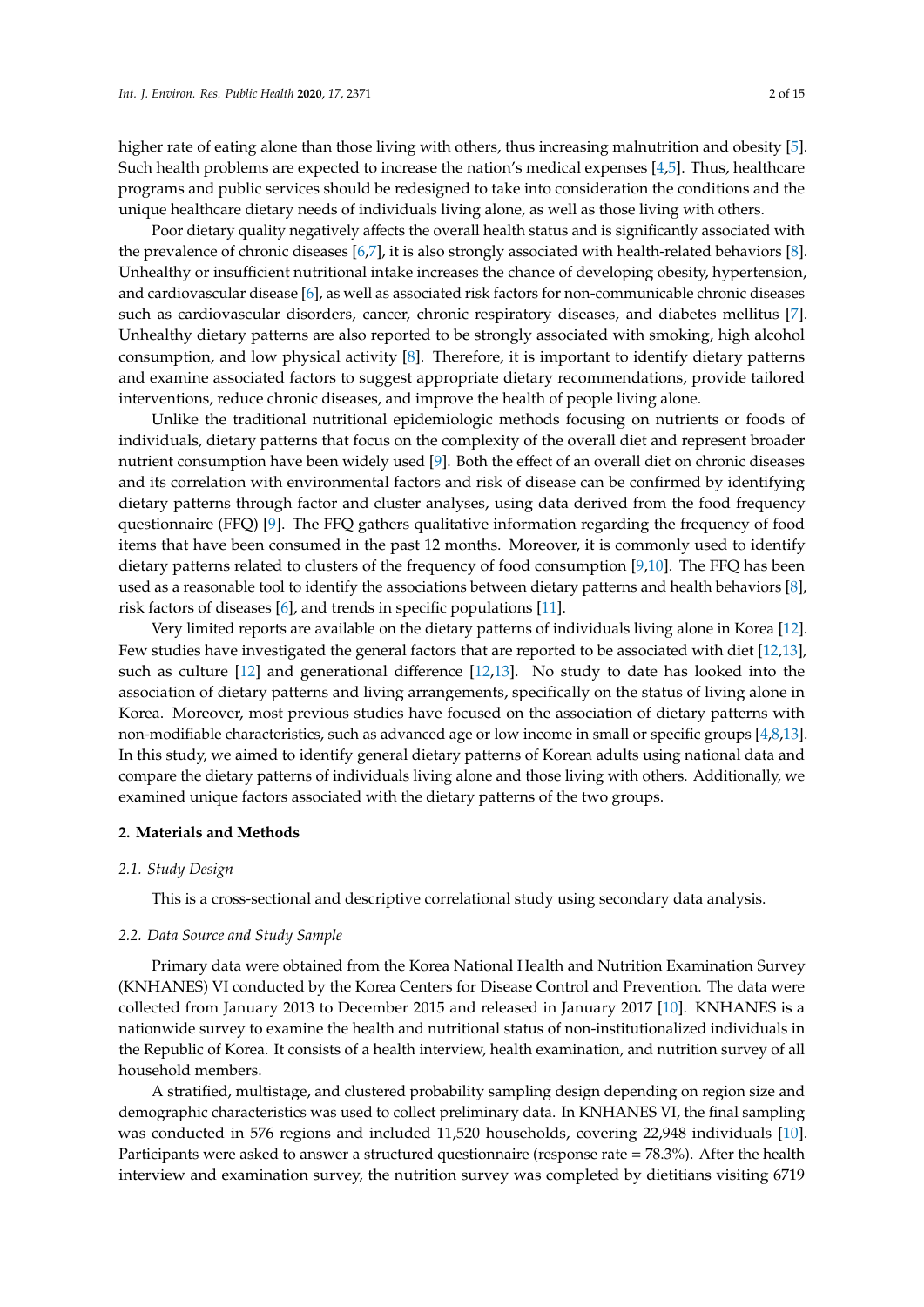adults aged 19–64 years in their homes [\[10\]](#page-13-9), which excluded elderly ≥65 years. Using secondary data analysis, we identified two subgroups according to living arrangement: 6318 individuals who lived with others and 401 who lived alone in young and middle-aged groups.

#### *2.3. Measurements*

#### 2.3.1. The Food Frequency Questionnaire

The FFQ was a self-reported questionnaire to evaluate young and middle-aged adults' diet and not for the elderly. The nutrition survey consisted of self-reports on dietary survey, food frequency, food intake, and food stability to assess the frequency of consuming any of the 112 food items listed there through asking the question "How often did you consume each food during the last year?". There were 9 levels of response,  $1 = \text{rarely}$ ;  $2 = \text{once per month}$ ;  $3 = \text{twice or three times per month}$ ;  $4 =$  once per week;  $5 =$  twice or up to four times per week;  $6 =$  five or six times per week;  $7 =$  once per day;  $8 =$  twice per day; and  $9 =$  three times per day [\[10\]](#page-13-9). These food items were classified into 22 food groups based on their nutrients profile, raw material content, culinary requirement, or moisture content [\[10\]](#page-13-9), items used in other studies [\[11\]](#page-13-10) and based on well-established in psychometrics [\[14\]](#page-13-13).

#### 2.3.2. Study Variables

Independent variables were categorized according to sociodemographic and lifestyle characteristics. Sociodemographic characteristics included age, sex, marital status, economic status, education, and living arrangement. Lifestyle characteristics included smoking, drinking, exercise, weight control, dining out, eating breakfast, and sleep [\[10\]](#page-13-9). Living arrangements were categorized into two groups: living with others (coded as 0; households of two people or more) and living alone (coded as 1; household of one) by asking the question "Which of the following is your household type?". All variables were re-categorized as in previous studies to compare findings [\[10,](#page-13-9)[15,](#page-13-14)[16\]](#page-13-15).

# 2.3.3. Data Procedures

Two investigators obtained the publicly available data [\[10\]](#page-13-9) and cross-checked them for completeness in terms of (a) matching the computed data with the available answers in the questionnaires; (b) checking and setting the missing values based on reasonably possible ranges; and (c) skimming through the frequencies of each study variables to assure the distribution considering outliers, especially ensuring the dietary behaviors, FFQ, and independent variables were checked [\[10\]](#page-13-9). For all study variables, missing data accounted for 0.4–12.7% and were reported as "non-response" or "unknown". Among the 6719 individuals, 898 missing cases (13.4%) were identified in the multinominal logistic regression model because on the listwise deletion regarding independent variables. We conducted multiple imputation by chained equations, which estimated the value of the missing data using the distribution of observed data [\[17,](#page-13-16)[18\]](#page-13-17). To reduce the amount of missing data for all variables tested to 2.2% [\[19\]](#page-13-18). The weight of the 3-year period (2013–2015) was integrated to generate a single weight value based on the followed equation [\[10\]](#page-13-9): 2013–2015 association analysis weight (investigation part: health interview, health examination, and nutrition survey)  $\times$  (192 annually regions/576 total regions). A complex sample design was generated for the estimation of variance and proper calculation through the stratum (stratification variable), primary sampling unit (cluster variable), and weight (sample weight variable) [\[10\]](#page-13-9). All analyses were completed using the weighted data of the complex sample design with the add-on module of IBM SPSS Complex Samples (IBM Co., Armonk, NY, USA).

### *2.4. Data Analysis*

All statistical analyses were conducted using IBM SPSS version 24 and the add-on module of IBM SPSS Complex Samples. Significance level was set at 0.05 (two-tailed). To identify dietary patterns, principal components analysis (PCA) within the exploratory factor analysis (EFA) approaches,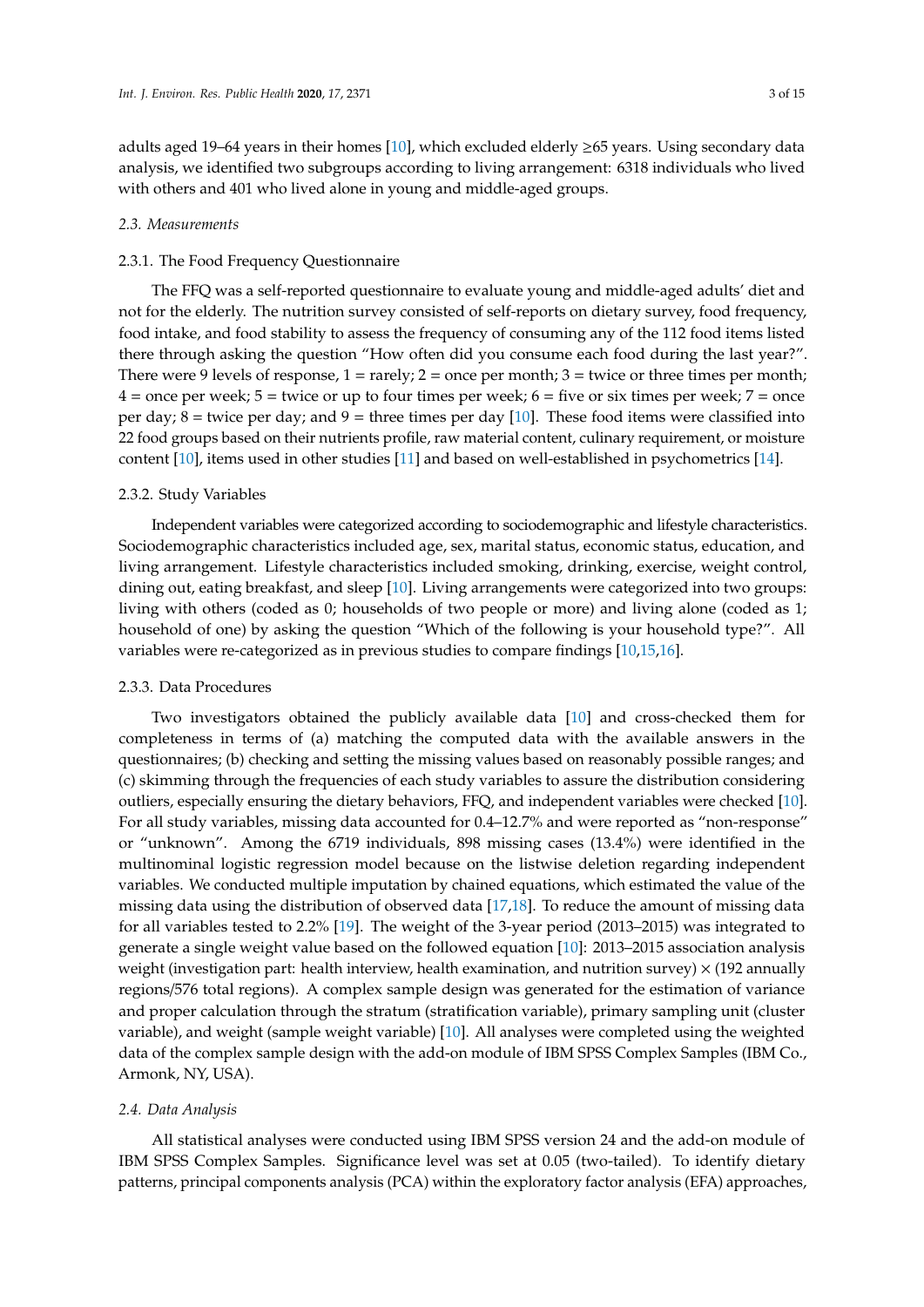hierarchical and k-means cluster analyses were performed. The hierarchical cluster analysis was performed using the standardized z-scores, Ward's method, and the squared Euclidean distance measure. The k-means cluster analysis was performed using the Calintski–Harabasz stopping rules for 2–5 cluster solutions [\[20\]](#page-13-19). Multinominal logistic regression analysis was used to compare the factors of each identified dietary pattern in people living alone, to those living with others. We tested for possible multicollinearity among the 13 independent variables and 22 food groups based on correlation analysis and a collinearity diagnostic test. No statistical issue was observed in terms of multicollinearity, Durbin–Watson statistic, and multivariate outliers.

# *2.5. Ethical Considerations*

The primary data collection was approved by the Institutional Review Board (IRB) of the Korea Centers for Disease Control and Prevention (IRB numbers 2013-07CON-03-4C and 2013-12EXP-03-5C). Written informed consent was obtained from all subjects and they participated voluntarily according to the National Health Enhancement Act. This secondary data analysis study was approved with exempt status by the IRB of the affiliated university (IRB number Y-2017-0092).

# **3. Results**

# *3.1. Characteristics of Participants by Living Arrangement*

Among the participants, 93.8% of lived with others and 6.2% lived alone. The characteristics of people living alone and those living with others were different. Age, sex, marital status, economic status, education, smoking, drinking, dining out, and eating breakfast were factors associated with a living arrangement and they were statistically significant (*p* < 0.05). Details on the sociodemographic and lifestyle characteristics of the participants are shown in Table [1.](#page-4-0)

| Variables          | Categories                        | <b>Total</b><br>$(n = 6719)$ | Living with<br><b>Others</b><br>$(n = 6318)$ | Living<br>Alone<br>$(n = 401)$ | $x^3$   | $\boldsymbol{p}$ |
|--------------------|-----------------------------------|------------------------------|----------------------------------------------|--------------------------------|---------|------------------|
|                    |                                   | 100.0%                       | 93.8%                                        | 6.2%                           |         |                  |
|                    | $19 - 34$ years                   | 34.6                         | 34.0                                         | 43.2                           | 210.67  | 0.001            |
| Age                | 35-49 years                       | 36.0                         | 37.0                                         | 22.2                           |         |                  |
|                    | $50-64$ years                     | 29.4                         | 29.0                                         | 34.6                           |         |                  |
| Sex                | Men                               | 50.2                         | 49.5                                         | 61.6                           | 130.55  | 0.001            |
|                    | Women                             | 49.8                         | 50.5                                         | 38.4                           |         |                  |
| Marital            | Single                            | 27.5                         | 25.1                                         | 63.1                           | 4114.93 | < 0.001          |
|                    | Married                           | 66.8                         | 70.4                                         | 10.9                           |         |                  |
| status             | Separated, widowed, or divorced   | 5.7                          | 4.5                                          | 26.0                           |         |                  |
|                    | Lowest                            | 8.4                          | 7.5                                          | 22.0                           | 671.70  | < 0.001          |
| Economic<br>status | Lower-middle or upper-middle      | 56.3                         | 56.3                                         | 56.0                           |         |                  |
|                    | Highest                           | 35.3                         | 36.2                                         | 22.0                           |         |                  |
| Education          | Elementary school or less         | 6.9                          | 6.3                                          | 14.2                           | 208.98  | < 0.001          |
|                    | Middle and high school            | 48.7                         | 49.0                                         | 44.9                           |         |                  |
|                    | Some college or higher            | 44.4                         | 44.7                                         | 40.9                           |         |                  |
| Smoking            | Past smokers or non-smokers       | 76.6                         | 77.4                                         | 64.3                           | 213.52  | < 0.001          |
|                    | Current smokers                   | 23.4                         | 22.6                                         | 35.7                           |         |                  |
| Drinking           | Non-alcohol drinking              | 38.0                         | 38.4                                         | 31.1                           | 49.76   | 0.008            |
|                    | Alcohol drinking                  | 62.0                         | 61.6                                         | 68.9                           |         |                  |
| Exercise           | Less than one day a week or never | 77.6                         | 77.7                                         | 76.2                           | 2.73    | 0.538            |
|                    | More than two days a week         | 22.4                         | 22.3                                         | 23.8                           |         |                  |
| Weight             | Never tried to control the weight | 29.3                         | 29.3                                         | 29.3                           | 0.01    | 0.978            |
| control            | Effort                            | 70.7                         | 70.7                                         | 70.7                           |         |                  |
|                    | Less than once a month            | 2.7                          | 2.7                                          | 3.1                            | 243.30  | < 0.001          |
|                    | $1-3$ times a month               | 13.8                         | 13.8                                         | 12.9                           |         |                  |
| Dining out         | 1-6 times a week                  | 50.8                         | 51.4                                         | 41.2                           |         |                  |
|                    | Once a day                        | 21.1                         | 21.1                                         | 21.7                           |         |                  |
|                    | More than twice a day             | 11.6                         | 11.0                                         | 21.1                           |         |                  |

**Table 1.** Characteristics of participants by living arrangement ( $n = 6719$ ).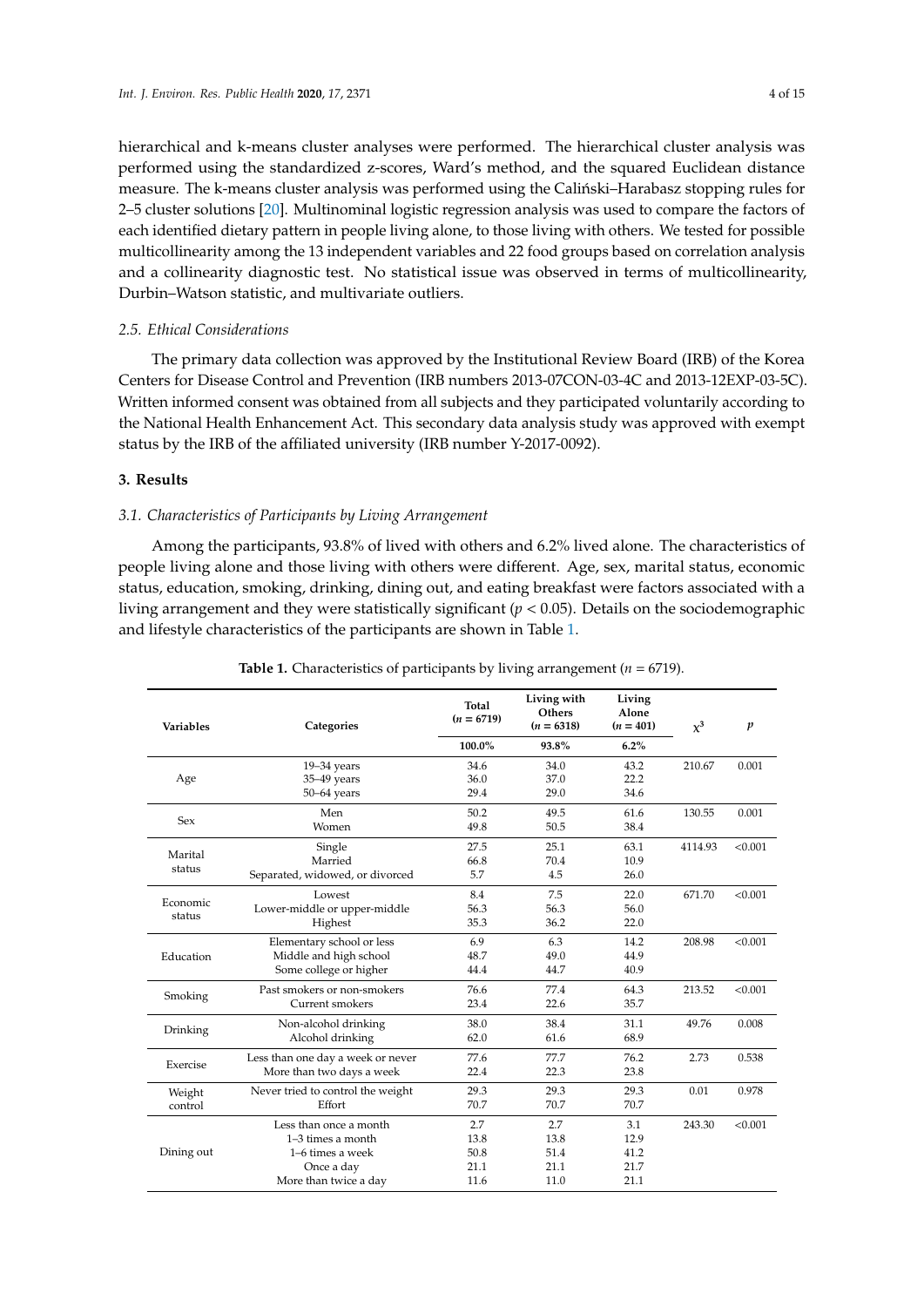<span id="page-4-0"></span>

| Variables | Categories        | Total<br>$(n = 6719)$ | Living with<br>Others<br>$(n = 6318)$ | Living<br>Alone<br>$(n = 401)$ | $\chi^3$ | p       |
|-----------|-------------------|-----------------------|---------------------------------------|--------------------------------|----------|---------|
|           |                   | 100.0%                | 93.8%                                 | $6.2\%$                        |          |         |
| Eating    | None a week       | 17.1                  | 16.0                                  | 34.1                           | 531.40   | < 0.001 |
|           | 1–2 times a week  | 12.7                  | 12.7                                  | 13.0                           |          |         |
| breakfast | 3–4 times a week  | 15.1                  | 15.4                                  | 11.0                           |          |         |
|           | 5–7 times a week  | 55.1                  | 55.9                                  | 41.9                           |          |         |
| Sleep     | $0-5h$ a day      | 12.7                  | 12.5                                  | 16.0                           |          |         |
|           | $6 - 8 h$ a day   | 80.9                  | 81.0                                  | 78.7                           | 27.59    | 0.169   |
|           | 9 h or more a day | 6.4                   | 6.5                                   | 5.3                            |          |         |

**Table 1.** *Cont.*

Note. The missing data was less than 5% and non-responses were excluded from the analysis. All percentages presented here were weighted using a complex sample design.

#### *3.2. Identification of Dietary Patterns*

To identify different dietary types based on the 22 food groups, EFA was conducted with PCA. The results of Kaiser–Meyer–Olkin (0.90) and Bartlett's test of sphericity ( $\chi^2$  = 290821.97; df = 231; *p* < 0.001) showed a sufficient sample size and inter-item correlations. Eigenvalues of > 1 were used to identify the number of factors, while a scree plot was rotated by an orthogonal transformation using a varimax rotation to obtain a more condensed structure with greater interpretability [\[21\]](#page-13-20). Four factor scores were generated by factor loading using the EFA. Each dietary type was labeled as a "substitute meal (factor 1)", "traditional Korean meal (factor 2)", "healthy dessert (factor 3)", or "unhealthy dessert (factor 4)". These four factors explained 52.9% of the total variance, consisting 17.7% for "substitute meal", 15.6% for "traditional Korean meal", 10.4% for "healthy dessert", and 9.2% for "unhealthy dessert" (Table [2\)](#page-4-1).

<span id="page-4-1"></span>

| <b>Food Groups</b>            | Factor 1        | Factor 2                       | Factor 3               | Factor 4                 |
|-------------------------------|-----------------|--------------------------------|------------------------|--------------------------|
|                               | Substitute Meal | <b>Traditional Korean Meal</b> | <b>Healthy Dessert</b> | <b>Unhealthy Dessert</b> |
| Fast foods                    | 0.81            | $-0.08$                        | $-0.06$                | 0.15                     |
| Meat                          | 0.70            | 0.33                           | 0.01                   | 0.07                     |
| Processed fish products       | 0.70            | 0.15                           | $-0.01$                | 0.11                     |
| Poultry                       | 0.67            | 0.23                           | $-0.01$                | 0.03                     |
| Grains                        | 0.55            | 0.19                           | 0.12                   | 0.07                     |
| <b>Noodles</b>                | 0.54            | 0.24                           | 0.09                   | 0.08                     |
| <b>Bread</b>                  | 0.49            | $-0.11$                        | 0.45                   | 0.23                     |
| Rice cakes                    | 0.47            | 0.03                           | 0.45                   | $-0.03$                  |
| Eggs                          | 0.43            | 0.29                           | 0.22                   | $-0.05$                  |
| Vegetables                    | 0.18            | 0.78                           | 0.29                   | 0.05                     |
| Beans                         | 0.09            | 0.71                           | 0.19                   | 0.00                     |
| Fish                          | 0.13            | 0.70                           | 0.22                   | 0.06                     |
| Soup                          | 0.31            | 0.64                           | 0.11                   | 0.07                     |
| Seaweeds                      | 0.10            | 0.61                           | 0.19                   | 0.06                     |
| Stew                          | 0.36            | 0.60                           | $-0.04$                | 0.07                     |
| Hardy plants                  | $-0.08$         | 0.23                           | 0.71                   | $-0.08$                  |
| Fruits                        | 0.07            | 0.30                           | 0.68                   | $-0.06$                  |
| Healthy drinks                | 0.27            | 0.14                           | 0.54                   | 0.08                     |
| <b>Nuts</b>                   | $-0.14$         | 0.34                           | 0.52                   | 0.02                     |
| Saturated fats                | $-0.08$         | 0.07                           | $-0.07$                | 0.87                     |
| <b>Beverages</b>              | 0.17            | 0.14                           | $-0.07$                | 0.75                     |
| Sugar-based desserts          | 0.39            | $-0.03$                        | 0.20                   | 0.75                     |
| Total % of variance explained | 17.7%           | 15.6%                          | 10.4%                  | 9.2%                     |

**Table 2.** Factor loading matrix for the four major dietary types ( $n = 6719$ ).

Note. Numbers in bold indicate that factor loading is more than the cut-off score of 0.40 and it belongs to each column.

Hierarchical and k-means cluster analyses were conducted using the identified four factor scores of dietary types. We used the three-cluster solution for dietary patterns and labeled them as follows: "traditional meal with healthy dessert" (cluster 1), "meal only" (cluster 2), and "unhealthy dessert"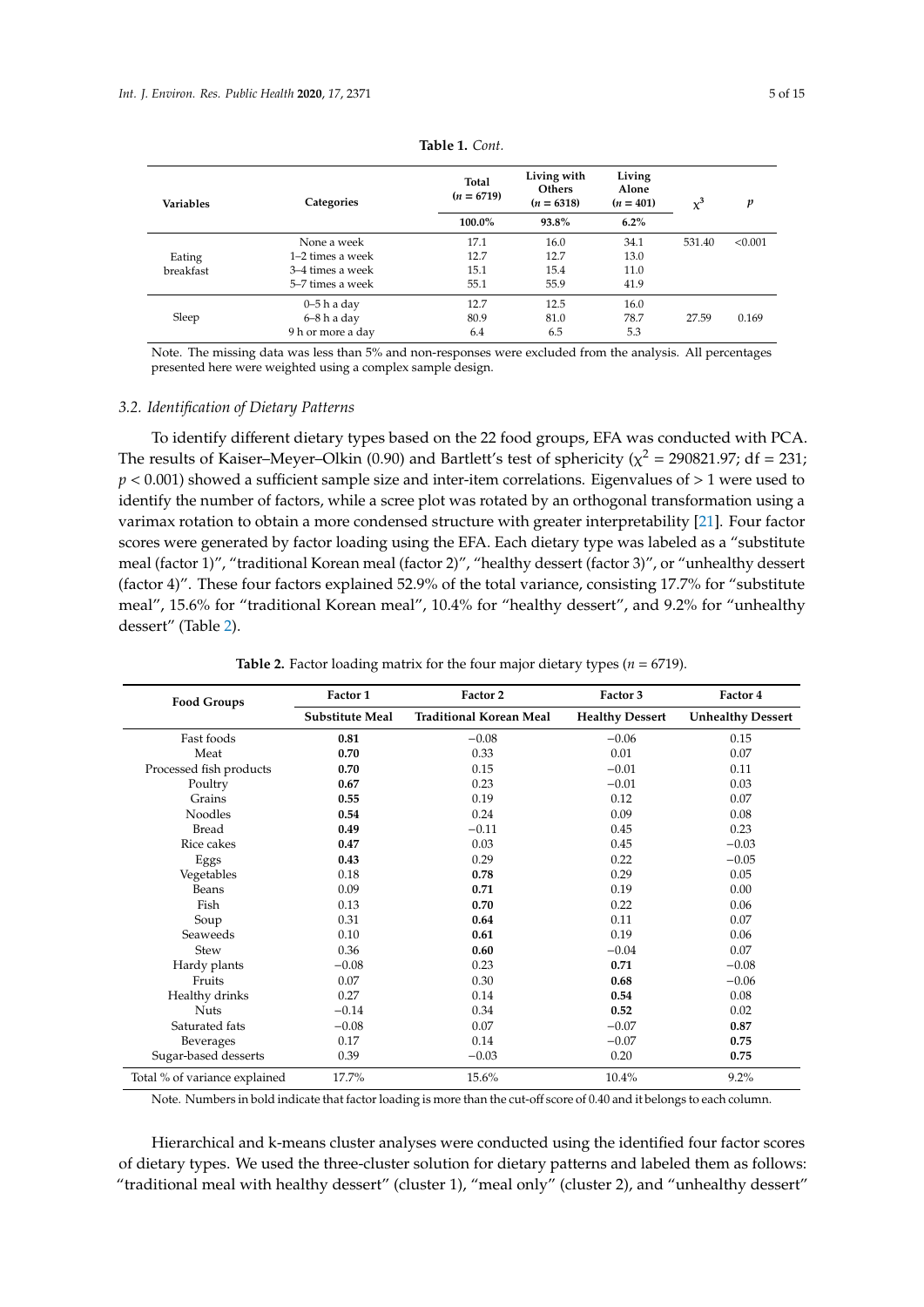dietary patterns (cluster 3; Table [3\)](#page-5-0). Both clusters 1 and 2 were based on the "traditional Korean meal". Cluster 1 (22.0%, the smallest cluster) was associated with a large consumption of a "healthy dessert", cluster 2 (35.6%) with a high consumption of a "substitute meal" along with a "traditional Korean meal", and cluster 3 (42.4%, the largest group) with more consumption of an "unhealthy dessert" but less consumption of a "substitute meal", "traditional Korean meal", or "healthy dessert" (Figure [1\)](#page-5-1).

<span id="page-5-0"></span>

| Dietary Types           | Cluster 1<br>$(22.0\%)$ | Cluster 2<br>$(35.6\%)$ | Cluster 3<br>$(42.4\%)$ |           |         |
|-------------------------|-------------------------|-------------------------|-------------------------|-----------|---------|
| Substitute meal         | $-0.66$                 | 1.07                    | $-0.37$                 | 23,473.10 | < 0.001 |
| Traditional Korean meal | 0.41                    | 0.31                    | $-0.52$                 | 4651.37   | < 0.001 |
| Healthy dessert         | 0.84                    | $-0.13$                 | $-0.47$                 | 8245.33   | < 0.001 |
| Unhealthy dessert       | $-0.45$                 | $-0.13$                 | 0.41                    | 3098.75   | < 0.001 |

**Table 3.** Results of cluster analysis using four factor scores ( $n = 6719$ ).

<span id="page-5-1"></span>Note. Cluster 1, "traditional meal with healthy dessert" dietary pattern; cluster 2, "meal only" dietary pattern; cluster 3, "unhealthy dessert" dietary pattern. All percentages presented here were weighted using a complex sample design.



**Figure 1.** Mean values of centered cluster subjects. **Figure 1.** Mean values of centered cluster subjects.

# *3.3. Dietary Patterns and Characteristics of Participants by Living Arrangement*

Further, among people living with others, 41.8% had "unhealthy dessert", 35.9% reported "meal only", and 22.3% had a "traditional meal with healthy dessert" dietary pattern. Similarly, among people living alone, 51.7% had "unhealthy dessert", 30.9%, "meal only", and 17.4% had a "traditional meal with healthy dessert" dietary pattern; apparently, the percentage of "unhealthy dessert" consumption was higher in people living alone in contrast to those living with others (Table [4\)](#page-7-0).

People living alone and those living with others followed different dietary patterns. Age, sex, marital status, education, smoking, drinking, dining out, and eating breakfast were the statistically significant factors associated with the different dietary patterns ( $p < 0.05$ ). Details on the dietary patterns, sociodemographic, and lifestyle characteristics of the participants by living arrangement are  $s$ hown in Table [4.](#page-7-0)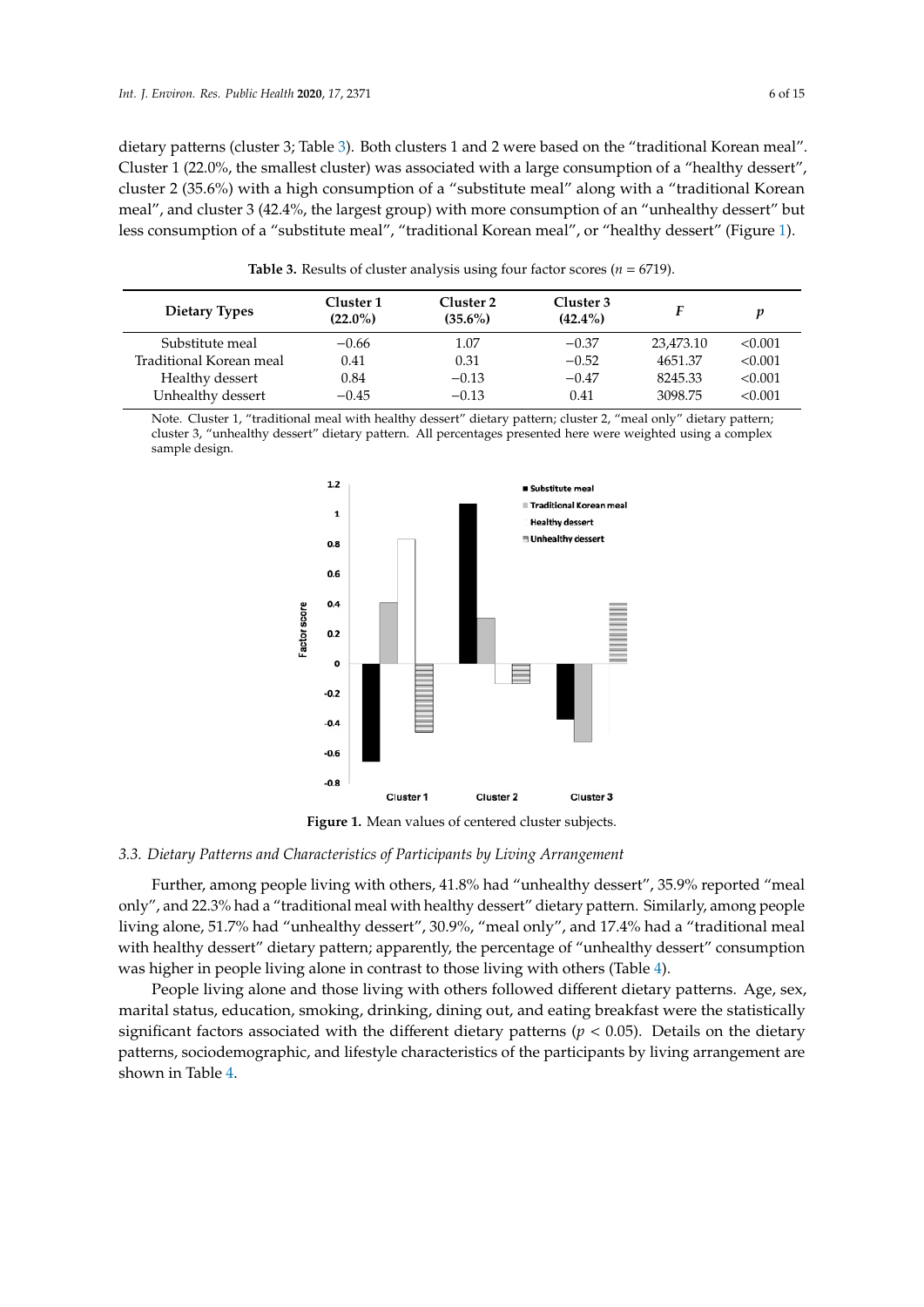| <b>Living Arrangement</b>       |                                                                    |                           | Living with Others ( $n = 6318$ )           |          |         |                                                                   |                         | Living Alone ( $n = 401$ )                 |          |                  |
|---------------------------------|--------------------------------------------------------------------|---------------------------|---------------------------------------------|----------|---------|-------------------------------------------------------------------|-------------------------|--------------------------------------------|----------|------------------|
| Variables/Categories            | Traditional<br>Meal with Healthy<br><b>Dessert</b><br>$(n = 1768)$ | Meal Only<br>$(n = 2018)$ | Unhealthy<br><b>Dessert</b><br>$(n = 2532)$ | $\chi^2$ | p       | Traditional<br>Meal with<br><b>Healthy Dessert</b><br>$(n = 107)$ | Meal Only<br>$(n = 87)$ | Unhealthy<br><b>Dessert</b><br>$(n = 207)$ | $\chi^2$ | $\boldsymbol{p}$ |
| Total Weighted %                | 22.3%                                                              | 35.9%                     | 41.8%                                       |          |         | $17.4\%$                                                          | 30.9%                   | 51.7%                                      |          |                  |
| Age                             |                                                                    |                           |                                             |          |         |                                                                   |                         |                                            |          |                  |
| $19 - 34$ years                 | 12.4                                                               | 49.2                      | 32.6                                        | 6306.88  | < 0.001 | 4.5                                                               | 73.3                    | 38.1                                       | 650.73   | < 0.001          |
| 35-49 years                     | 28.2                                                               | 40.6                      | 38.5                                        |          |         | 21.3                                                              | 17.5                    | 25.3                                       |          |                  |
| $50-64$ years                   | 59.4                                                               | 10.2                      | 28.9                                        |          |         | 74.2                                                              | 9.2                     | 36.6                                       |          |                  |
| Sex                             |                                                                    |                           |                                             |          |         |                                                                   |                         |                                            |          |                  |
| Men                             | 26.8                                                               | 54.9                      | 56.9                                        | 2133.62  | < 0.001 | 37.3                                                              | 64.9                    | 67.8                                       | 128.06   | 0.002            |
| Women                           | 73.2                                                               | 45.1                      | 43.1                                        |          |         | 62.7                                                              | 35.1                    | 32.2                                       |          |                  |
| Marital status                  |                                                                    |                           |                                             |          |         |                                                                   |                         |                                            |          |                  |
| Single                          | 8.7                                                                | 34.0                      | 26.3                                        | 1887.21  | < 0.001 | 19.4                                                              | 89.6                    | 61.9                                       | 576.85   | < 0.001          |
| Married                         | 85.4                                                               | 64.0                      | 67.9                                        |          |         | 25.1                                                              | 5.1                     | 9.6                                        |          |                  |
| Separated, widowed, or divorced | 5.9                                                                | 2.0                       | 5.8                                         |          |         | 55.5                                                              | 5.3                     | 28.5                                       |          |                  |
| Economic status                 |                                                                    |                           |                                             |          |         |                                                                   |                         |                                            |          |                  |
| Lowest                          | 7.6                                                                | 5.0                       | 9.8                                         | 503.95   | < 0.001 | 24.0                                                              | 12.0                    | 27.3                                       | 72.33    | 0.073            |
| Lower-middle or upper-middle    | 51.5                                                               | 55.3                      | 59.6                                        |          |         | 53.8                                                              | 60.4                    | 54.2                                       |          |                  |
| Highest                         | 40.9                                                               | 39.7                      | 30.6                                        |          |         | 22.2                                                              | 27.6                    | 18.5                                       |          |                  |
| Education                       |                                                                    |                           |                                             |          |         |                                                                   |                         |                                            |          |                  |
| Elementary school or less       | 11.1                                                               | 1.2                       | 8.3                                         | 1495.99  | < 0.001 | 24.3                                                              | 2.2                     | 17.9                                       | 186.38   | < 0.001          |
| Middle and high school          | 52.8                                                               | 43.9                      | 51.3                                        |          |         | 49.0                                                              | 41.8                    | 45.4                                       |          |                  |
| Some college or higher          | 36.1                                                               | 54.9                      | 40.4                                        |          |         | 26.7                                                              | 56.0                    | 36.7                                       |          |                  |
| Smoking                         |                                                                    |                           |                                             |          |         |                                                                   |                         |                                            |          |                  |
| Past smokers or non-smokers     | 91.8                                                               | 76.2                      | 70.8                                        | 1320.93  | < 0.001 | 78.5                                                              | 71.6                    | 55.1                                       | 99.72    | 0.007            |
| Current smokers                 | 8.2                                                                | 23.8                      | 29.2                                        |          |         | 21.5                                                              | 28.4                    | 44.9                                       |          |                  |

**Table 4.** Dietary patterns and characteristics of participants by living arrangement (*n* = 6719).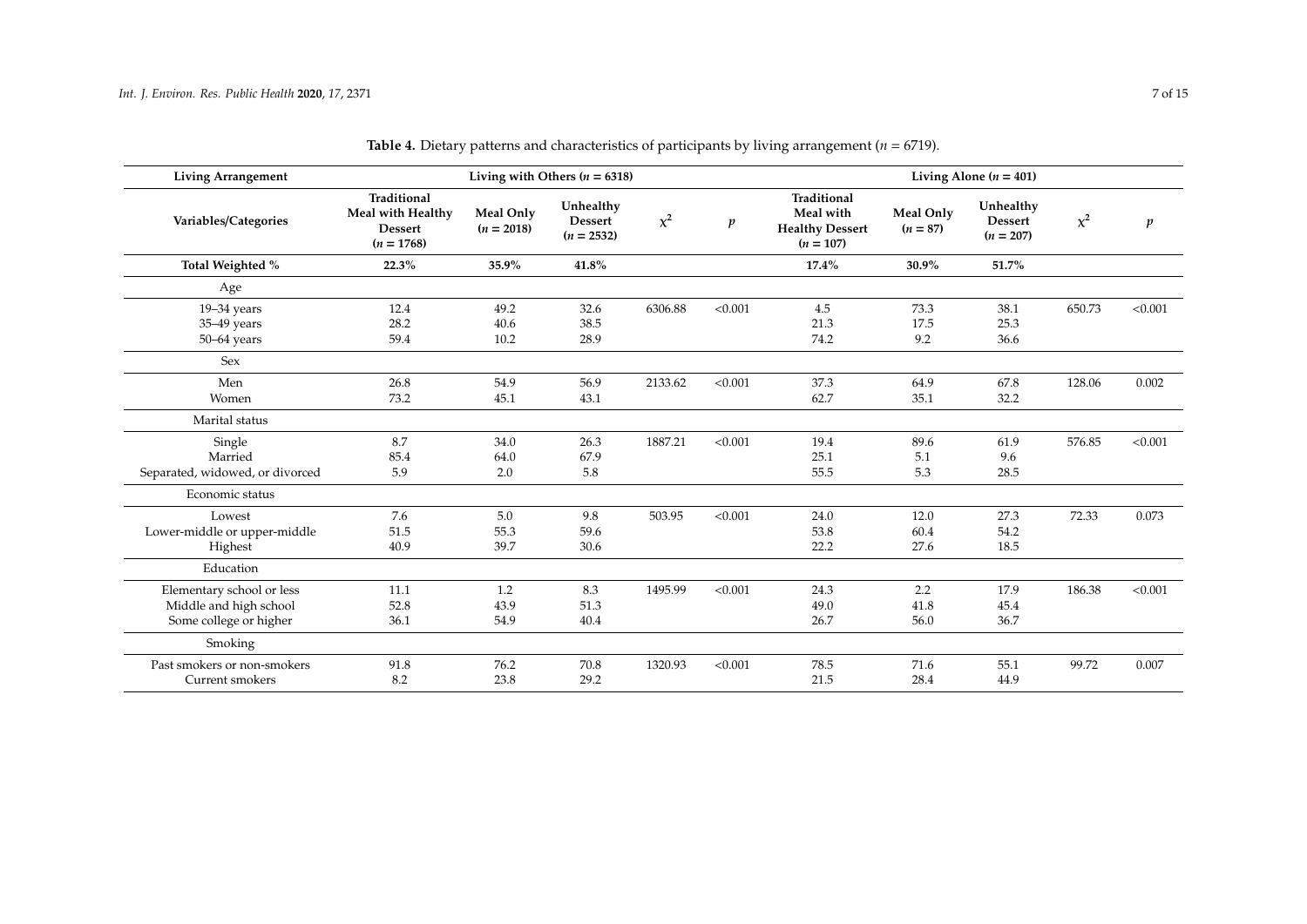| <b>Living Arrangement</b>                                                                                |                                                                           |                                    | Living with Others ( $n = 6318$ )           |          |         | Living Alone ( $n = 401$ )                                        |                                    |                                     |          |                  |  |
|----------------------------------------------------------------------------------------------------------|---------------------------------------------------------------------------|------------------------------------|---------------------------------------------|----------|---------|-------------------------------------------------------------------|------------------------------------|-------------------------------------|----------|------------------|--|
| Variables/Categories                                                                                     | <b>Traditional</b><br>Meal with Healthy<br><b>Dessert</b><br>$(n = 1768)$ | Meal Only<br>$(n = 2018)$          | Unhealthy<br><b>Dessert</b><br>$(n = 2532)$ | $\chi^2$ | p       | Traditional<br>Meal with<br><b>Healthy Dessert</b><br>$(n = 107)$ | Meal Only<br>$(n = 87)$            | Unhealthy<br>Dessert<br>$(n = 207)$ | $\chi^2$ | $\boldsymbol{p}$ |  |
| Total Weighted %                                                                                         | 22.3%                                                                     | 35.9%                              | 41.8%                                       |          |         | 17.4%                                                             | 30.9%                              | 51.7%                               |          |                  |  |
| Drinking                                                                                                 |                                                                           |                                    |                                             |          |         |                                                                   |                                    |                                     |          |                  |  |
| Non-alcohol drinking<br>Alcohol drinking                                                                 | 54.6<br>45.4                                                              | 28.7<br>71.3                       | 38.1<br>61.9                                | 1388.85  | < 0.001 | 42.8<br>57.2                                                      | 18.6<br>81.4                       | 34.7<br>65.3                        | 88.12    | 0.002            |  |
| Exercise                                                                                                 |                                                                           |                                    |                                             |          |         |                                                                   |                                    |                                     |          |                  |  |
| Less than one day a week or never<br>More than two days a week                                           | 76.6<br>23.4                                                              | 75.6<br>24.4                       | 80.1<br>19.9                                | 86.07    | 0.004   | 81.8<br>18.2                                                      | 68.6<br>31.4                       | 78.9<br>21.1                        | 35.15    | 0.102            |  |
| Weight control                                                                                           |                                                                           |                                    |                                             |          |         |                                                                   |                                    |                                     |          |                  |  |
| Never tried to control the weight<br>Effort                                                              | 23.6<br>76.4                                                              | 28.7<br>71.3                       | 33.0<br>67.0                                | 223.95   | < 0.001 | 23.1<br>76.9                                                      | 30.2<br>69.8                       | 30.8<br>69.2                        | 9.34     | 0.550            |  |
| Dining out                                                                                               |                                                                           |                                    |                                             |          |         |                                                                   |                                    |                                     |          |                  |  |
| Less than once a month<br>$1-3$ times a month<br>1–6 times a week<br>Once a day<br>More than twice a day | 4.6<br>23.7<br>51.5<br>14.2<br>6.0                                        | 0.3<br>5.6<br>54.5<br>24.8<br>14.8 | 3.7<br>15.6<br>48.8<br>21.5<br>10.4         | 2348.96  | < 0.001 | 4.7<br>33.7<br>45.3<br>7.4<br>8.9                                 | 0.0<br>0.7<br>41.3<br>26.9<br>31.1 | 4.4<br>13.3<br>39.7<br>23.3<br>19.3 | 379.71   | < 0.001          |  |
| Eating breakfast                                                                                         |                                                                           |                                    |                                             |          |         |                                                                   |                                    |                                     |          |                  |  |
| None a week<br>1-2 times a week<br>3–4 times a week<br>5-7 times a week                                  | 8.0<br>6.7<br>10.5<br>74.8                                                | 15.0<br>16.0<br>20.0<br>49.0       | 21.1<br>13.0<br>14.1<br>51.8                | 1896.77  | < 0.001 | 9.9<br>11.3<br>4.6<br>74.2                                        | 39.9<br>18.9<br>16.0<br>25.2       | 38.7<br>10.2<br>10.1<br>41.0        | 301.99   | < 0.001          |  |
| Sleep                                                                                                    |                                                                           |                                    |                                             |          |         |                                                                   |                                    |                                     |          |                  |  |
| $0-5h$ a day<br>$6 - 8 h$ a day<br>9 h or more a day                                                     | 15.4<br>79.4<br>5.2                                                       | 9.9<br>84.0<br>6.1                 | 13.1<br>79.4<br>7.5                         | 194.43   | < 0.001 | 24.6<br>72.1<br>3.3                                               | 9.2<br>86.5<br>4.3                 | 17.2<br>76.2<br>6.6                 | 59.57    | 0.121            |  |

**Table 4.** *Cont.*

<span id="page-7-0"></span>Note. The missing data was less than 5% and non-responses were excluded from the analysis. All percentages presented here were weighted using a complex sample design.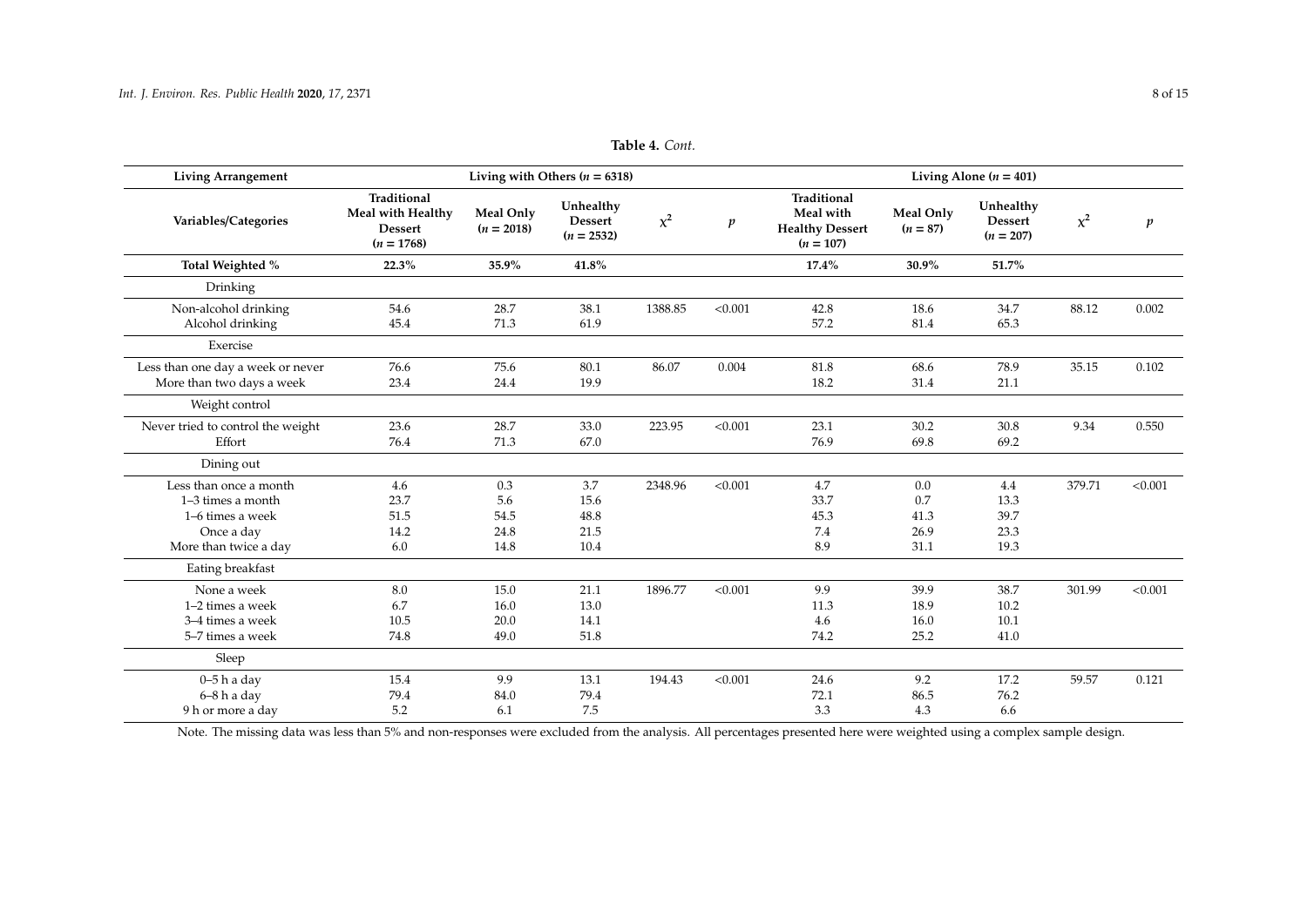# *3.4. Factors Associated with Dietary Patterns depending on Living Arrangement*

To examine the associations between lifestyle characteristics and dietary patterns adjusted for sociodemographic characteristics, we used the multinominal logistic regression analyses (Table [5\)](#page-8-0), with the dietary pattern of the "traditional meal with healthy dessert" (cluster 1) chosen as the reference. The regression models with sociodemographic and lifestyle factors significantly explained the dietary patterns regardless of living arrangement (Cox and Snell  $R^2 = 0.29$  and Nagelkerke  $R^2 = 0.33$  in people living with others; Cox and Snell  $R^2 = 0.43$  and Nagelkerke  $R^2 = 0.50$  in people living alone). Although most independent variables were significantly associated with dietary patterns in the group who lived with others, there were different associations of dietary patterns with age, marital status, weight control, dining out, eating breakfast, and sleep factors in the group who lived alone.

|                                          | <b>Living with Others</b>               |                                                     |                              | <b>Living Alone</b>                                |                  |                                     |                 |                                                    |  |  |
|------------------------------------------|-----------------------------------------|-----------------------------------------------------|------------------------------|----------------------------------------------------|------------------|-------------------------------------|-----------------|----------------------------------------------------|--|--|
| Variables/Categories                     |                                         | Meal Only<br><b>Dietary Pattern</b>                 |                              | <b>Unhealthy Dessert</b><br><b>Dietary Pattern</b> |                  | Meal Only<br><b>Dietary Pattern</b> |                 | <b>Unhealthy Dessert</b><br><b>Dietary Pattern</b> |  |  |
|                                          | <b>OR</b>                               | 95% CI                                              | <b>OR</b>                    | 95% CI                                             | <b>OR</b>        | 95% CI                              | <b>OR</b>       | 95% CI                                             |  |  |
|                                          |                                         | Sociodemographic characteristics                    |                              |                                                    |                  |                                     |                 |                                                    |  |  |
|                                          | Age (ref. 19–34 years)                  |                                                     |                              |                                                    |                  |                                     |                 |                                                    |  |  |
| $35 - 49$ years                          | $0.42***$                               | 0.30, 0.58                                          | 0.75                         | 0.54, 1.03                                         | $0.10**$         | 0.02, 0.44                          | $0.15*$         | 0.03, 0.65                                         |  |  |
| $50-64$ years                            | $0.06***$                               | 0.04, 0.09                                          | $0.25***$                    | 0.18, 0.35                                         | $0.04**$         | 0.01, 0.23                          | $0.08**$        | 0.02, 0.42                                         |  |  |
|                                          |                                         |                                                     | Sex (ref. Women)             |                                                    |                  |                                     |                 |                                                    |  |  |
| Men                                      | $2.73***$                               | 2.17, 3.42                                          | $3.47***$                    | 2.80, 4.29                                         | 2.37             | 0.83, 6.79                          | 2.45            | 0.99, 6.02                                         |  |  |
|                                          |                                         |                                                     | Marital status (ref. Single) |                                                    |                  |                                     |                 |                                                    |  |  |
| Married                                  | 0.92                                    | 0.64, 1.32                                          | $0.67*$                      | 0.47, 0.96                                         | 0.27             | 0.06, 1.21                          | 0.52            | 0.16, 1.62                                         |  |  |
| Separated, widowed, or divorced          | 0.72                                    | 0.42, 1.25                                          | 0.89                         | 0.56, 1.41                                         | $0.23*$          | 0.07, 0.77                          | 0.56            | 0.21, 1.45                                         |  |  |
|                                          |                                         | Economic status (ref. Lower-middle or upper-middle) |                              |                                                    |                  |                                     |                 |                                                    |  |  |
| Lowest                                   | 1.03                                    | 0.69, 1.53                                          | 1.19                         | 0.85, 1.67                                         | 0.81             | 0.27, 2.43                          | 1.83            | 0.88, 3.81                                         |  |  |
| Highest                                  | $0.81*$                                 | 0.67, 0.98                                          | $0.68***$                    | 0.57, 0.82                                         | 0.76             | 0.25, 2.27                          | 0.61            | 0.23, 1.58                                         |  |  |
|                                          | Education (ref. Middle and high school) |                                                     |                              |                                                    |                  |                                     |                 |                                                    |  |  |
| Elementary school or less                | $0.65*$                                 | 0.43, 0.98                                          | $1.73***$                    | 1.32, 2.27                                         | 0.72             | 0.13, 4.08                          | 1.75            | 0.72, 4.24                                         |  |  |
| Some college or higher                   | 1.18                                    | 0.98, 1.43                                          | 0.95                         | 0.79, 1.13                                         | 0.65             | 0.26, 1.64                          | 0.74            | 0.34, 1.63                                         |  |  |
|                                          |                                         |                                                     | Lifestyle characteristics    |                                                    |                  |                                     |                 |                                                    |  |  |
|                                          |                                         | Smoking (ref. Past smokers or non-smokers)          |                              |                                                    |                  |                                     |                 |                                                    |  |  |
| Current smokers                          | $1.53**$                                | 1.12, 2.09                                          | $1.89***$                    | 1.43, 2.49                                         | 0.79             | 0.23, 2.66                          | 2.01            | 0.74, 5.44                                         |  |  |
|                                          |                                         | Drinking (ref. Non-alcohol drinking)                |                              |                                                    |                  |                                     |                 |                                                    |  |  |
| Alcohol drinking                         | $1.74***$                               | 1.45, 2.08                                          | $1.21*$                      | 1.03, 1.43                                         | 1.41             | 0.58, 3.42                          | 0.79            | 0.41, 1.53                                         |  |  |
|                                          |                                         | Exercise (ref. More than two days a week)           |                              |                                                    |                  |                                     |                 |                                                    |  |  |
| Less than one day a week or never        | $1.38**$                                | 1.12, 1.71                                          | $1.68***$                    | 1.37, 2.05                                         | 0.59             | 0.22, 1.54                          | 0.63            | 0.27, 1.45                                         |  |  |
|                                          |                                         |                                                     | Weight control (ref. Effort) |                                                    |                  |                                     |                 |                                                    |  |  |
| Never tried to control the weight        | $1.21*$                                 | 1.00, 1.47                                          | $1.27**$                     | 1.06, 1.52                                         | $3.13*$          | 1.14, 8.54                          | 1.74            | 0.73, 4.18                                         |  |  |
|                                          |                                         | Dining out (ref. More than twice a day)             |                              |                                                    |                  |                                     |                 |                                                    |  |  |
| Less than once a month                   | $0.10***$                               | 0.04, 0.27                                          | 1.02                         | 0.64, 1.61                                         | < 0.001          |                                     | 0.47            | 0.10, 2.32                                         |  |  |
| 1-3 times a month                        | $0.29***$                               | 0.19, 0.45                                          | 0.89                         | 0.62, 1.28                                         | $0.02***$        | 0.00, 0.16                          | 0.31            | 0.09, 1.08                                         |  |  |
| 1–6 times a week                         | 0.73                                    | 0.51, 1.05                                          | 0.93                         | 0.67, 1.30                                         | 0.38             | 0.13, 1.13                          | 0.40            | 0.15, 1.09                                         |  |  |
| Once a day                               | 0.80                                    | 0.55, 1.15                                          | 0.99                         | 0.68, 1.43                                         | 0.79             | 0.15, 4.26                          | 1.13            | 0.23, 5.50                                         |  |  |
| Eating breakfast (ref. 5-7 times a week) |                                         |                                                     |                              |                                                    |                  |                                     |                 |                                                    |  |  |
| None a week                              | $1.37\,^*$                              | 1.01, 1.86                                          | $2.55***$<br>$1.95***$       | 1.91, 3.41                                         | $3.77**$         | 1.39, 10.22                         | $4.45**$        | 1.80, 11.02                                        |  |  |
| 1-2 times a week<br>3-4 times a week     | $1.83***$<br>$1.62**$                   | 1.33, 2.51<br>1.22, 2.16                            | $1.48**$                     | 1.43, 2.66<br>1.14, 1.92                           | 0.64<br>$6.95**$ | 0.16, 2.60<br>1.74, 27.81           | 0.48<br>$3.97*$ | 0.12, 1.98<br>1.24, 12.76                          |  |  |
|                                          |                                         |                                                     | Sleep (ref. 0-5 h a day)     |                                                    |                  |                                     |                 |                                                    |  |  |
| 6–8 h a day                              | $1.45**$                                | 1.11, 1.89                                          | 1.13                         | 0.90, 1.43                                         | $3.63*$          | 1.19, 11.12                         | 1.51            | 0.69, 3.32                                         |  |  |
| 9 h or more a day                        | 1.21                                    | 0.80, 1.84                                          | 1.16                         | 0.80, 1.69                                         | 0.76             | 0.05, 11.68                         | 0.87            | 0.08, 9.10                                         |  |  |
| Cox and Snell $R^2$                      |                                         | 0.29                                                |                              |                                                    |                  |                                     | 0.43            |                                                    |  |  |
| Nagelkerke $R^2$                         | 0.33<br>0.50                            |                                                     |                              |                                                    |                  |                                     |                 |                                                    |  |  |

<span id="page-8-0"></span>**Table 5.** Multinominal logistic regression to compare factors associated with dietary patterns depending on living arrangement ( $n = 6719$ ).

Note. Adjusted for age, sex, marital status, economic status, and education. The reference class among the dependent variables was the "traditional meal with healthy dessert" dietary pattern. CI: confidence interval; OR: odds ratio. \* *p* < 0.05, \*\* *p* < 0.01, \*\*\* *p* < 0.001.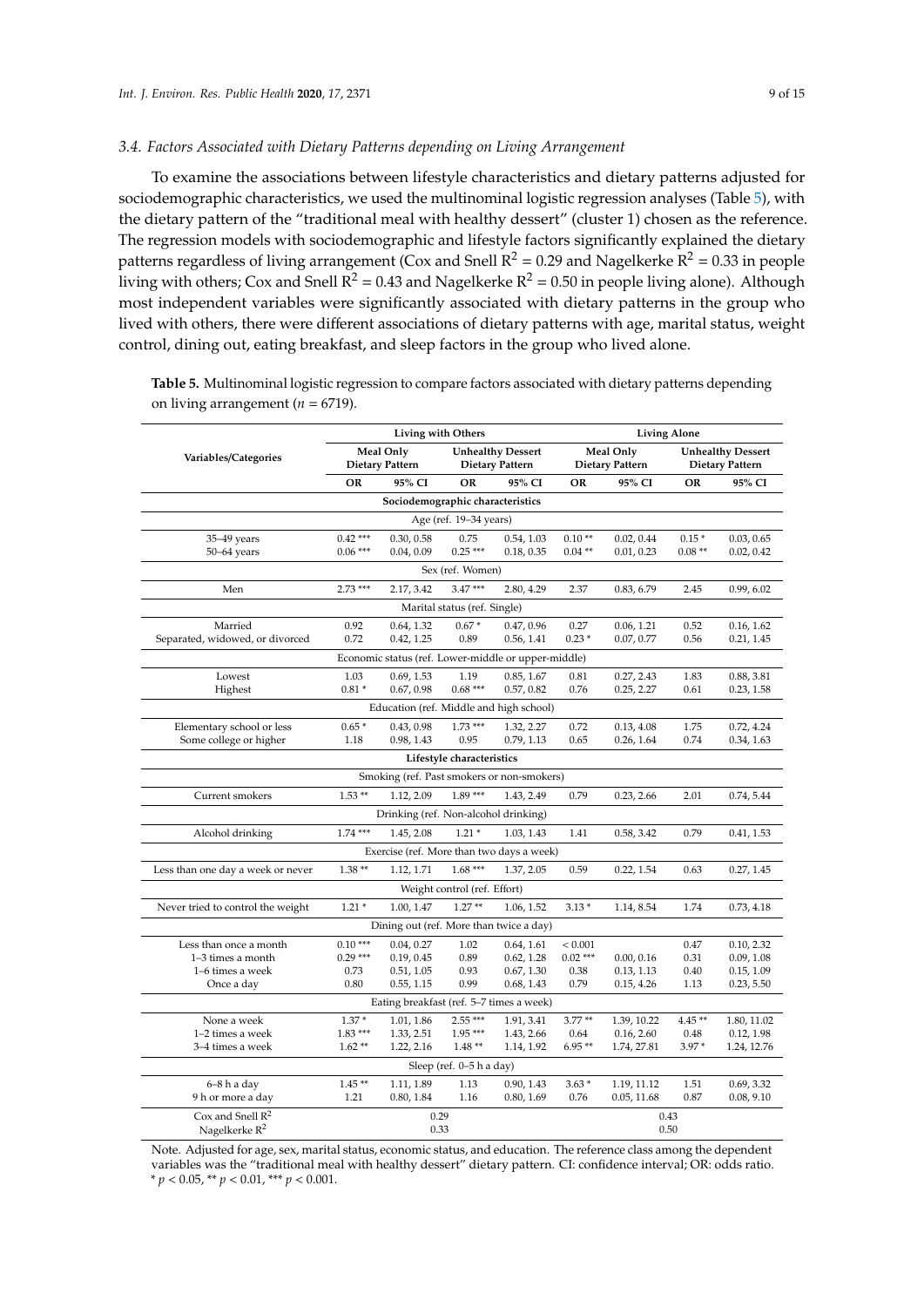Moreover, among people living with others, most variables were significantly related to a "meal only" (cluster 2) or "unhealthy dessert" dietary pattern (cluster 3) compared with a "traditional meal with healthy dessert" dietary pattern (cluster 1). Men or those with a poor lifestyle (smoking, alcohol drinking, lack of exercise, or lack of effort for weight control) had a "meal only" or "unhealthy dessert" dietary pattern. Advanced age, being married, and high economic status were associated with a higher tendency of having a "traditional meal with healthy dessert" than a "meal only" or "unhealthy dessert" dietary pattern. In addition, the "meal only" dietary pattern was associated with 6–8 h of sleep per day and dining out less than once a week. Low education level and eating fewer breakfast were associated with a "meal only" dietary pattern (elementary school or less: odds ratio  $(OR) = 0.65$ , 95% confidence interval (CI) 0.43 – 0.98; eating no or less frequent breakfast: ranges of ORs from 1.37 to 1.83, *p* < 0.05); or an "unhealthy dessert" dietary pattern (elementary school or less: OR = 1.73, 95% CI 1.32–2.27; eating no or less frequent breakfast: ranges of ORs from 1.48 to 2.55, *p* < 0.01; Table [5\)](#page-8-0).

Furthermore, among people living alone, two variables were found to be equally significant: (a) older age was related to a "traditional meal with healthy dessert" dietary pattern and (b) 6–8 h of sleep per day and dining out less frequently were related to a "meal only" dietary pattern. However, several differences were observed. First, marital status, such as being separated, widowed, or divorced, was associated with a "meal only" dietary pattern (OR = 0.23, 95% CI 0.07–0.77). Second, no effort for weight control among the health-promoting behaviors was also associated with a "meal only" dietary pattern (OR = 3.13, 95% CI 1.14–8.54). Third, having no or 3–4 time breakfast was associated with a "meal only" (no: OR = 3.77, 95% CI 1.39–10.22; 3-4 times/week: OR = 6.59, 95% CI 1.74–27.81) or "unhealthy dessert" (no: OR = 4.45, 95% CI 1.80–11.02; 3-4 times/week: OR = 3.97, 95% CI 1.24–12.76) dietary pattern; however, the associations were stronger in people living alone than in those living with others.

#### **4. Discussion**

This study identified three major dietary patterns, namely "traditional meal with healthy dessert", "meal only", and "unhealthy dessert", in young and middle-aged Korean adults. People living alone had an "unhealthy dessert" dietary pattern more often than those living with others. Dietary patterns showed significant associations with lifestyle factors. The "meal only" dietary pattern of people living with others was associated with all lifestyle factors, while the "unhealthy dessert" dietary pattern was affected by all lifestyle factors except for dining out and sleep. Particularly, in people living alone, the "meal only" dietary pattern was strongly affected by lifestyle factors, such as no previous effort of weight control, 1–3 times dining out, no or some irregular eating breakfast, and shorter sleep, while an "unhealthy dessert" dietary pattern was affected by no or some irregular eating breakfast.

The three dietary patterns have similarities with those of previous studies as well as differences. These patterns were identified by combining two meals and two dessert dietary types: "substitute meal", "traditional Korean meal", "healthy dessert", and "unhealthy dessert" dietary types. A previous study, using the 1998–2005 KNHANES data, reported that the traditional Korean food pattern mainly involves consumption of raw vegetables, fish, kimchi, and seaweed, while the modified pattern mainly involves consumption of bread, noodles, and fast foods [\[11\]](#page-13-10). Moreover, the dietary patterns of Korean adults aged > 20 years comprised of a "Korean diet" (kimchi, vegetables, and rice), a "Western diet" (eggs, oil, and soda), and a "new diet" (fruits, dairy products, and potatoes) from 1998 to 2010 [\[22\]](#page-14-0). Our findings demonstrated similar patterns with regard to the "traditional meal with healthy dessert" and the "meal only" dietary patterns. However, the "unhealthy dessert" dietary pattern was a newly identified pattern in this study. "Unhealthy dessert" was mainly sugar-sweetened desserts including cookies, chocolates, ice creams, sugar, jam, coffee, and carbonated beverages. There has been a societal transition from meal-centered dietary patterns to consumption of substitute meals and desserts in Korea in accordance with changes in lifestyle [\[11\]](#page-13-10).

Koreans are less likely to have a "traditional meal with healthy dessert" dietary pattern and more likely to have either a "meal only" or an "unhealthy dessert" dietary pattern. Specifically, people living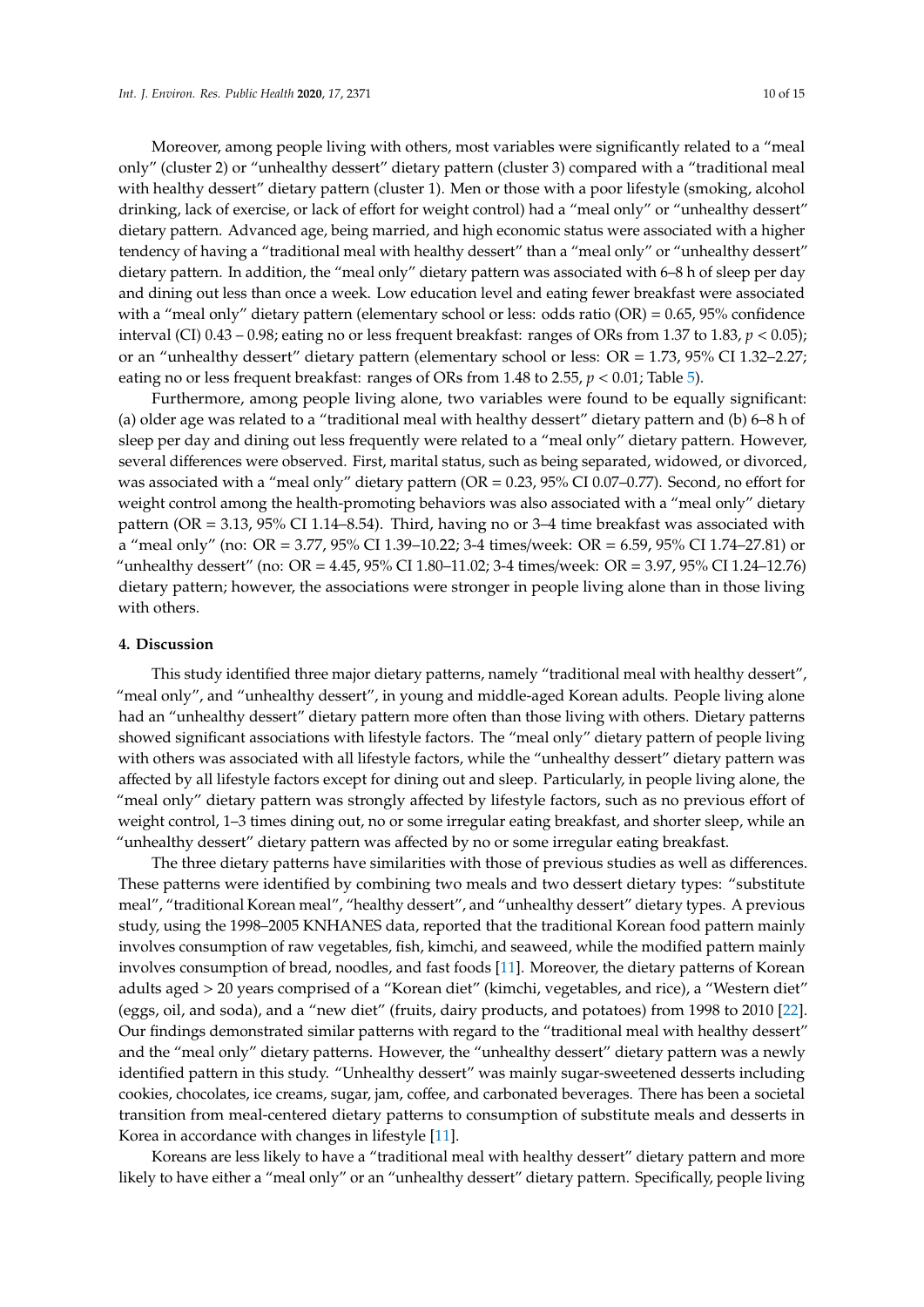alone are more likely to have an "unhealthy dessert" dietary pattern compared to those living with others. Additionally, there are vulnerable groups of individuals who manage their own health and who have insufficient healthy behaviors and have various health problems [\[5](#page-13-4)[,13\]](#page-13-12). Moreover, unhealthy diets are significantly associated with health problems, thus attention should be paid to such patterns to prevent related health issues [\[5](#page-13-4)[–8\]](#page-13-7). According to a systematic review of the relationship between living alone and food and nutrient intake [\[23\]](#page-14-1), people living alone were found to be less likely to follow a varied diet and have lower fruit, vegetable, and fish consumption than those living with others. Similarly, this study showed that the tendency to have a "traditional meal with healthy dessert" dietary pattern including vegetables, beans, fish, soup, seaweed, stew, hard plants, fruits, healthy drinks, and nuts was lower in people living alone than in those living with others. Furthermore, half of the people living alone followed an "unhealthy dessert" dietary pattern including saturated fats, beverages, and sugar-based desserts. Particularly, sugar-sweetened beverages are associated with a high prevalence of type 2 diabetes, cardiovascular disease, osteoporosis, and dental caries [\[24\]](#page-14-2) and it is known to increase mortality by 26.8% over a 10-year period [\[25\]](#page-14-3). While, healthy foods help prevent obesity, hypertension, high cholesterol, and hyperglycemia [\[25\]](#page-14-3). Thus, it is important to assess the unhealthy dietary pattern including the level of unhealthy dessert consumption in young and middle-aged adults of people living alone.

Secondly, Korean adults are likely to have a "meal only" dietary pattern, whether they live alone or not. In this study, the "meal only" dietary pattern consisted of both "substitute" and "traditional Korean meals". According to studies that examined the change in dietary patterns from 1998 to 2005, the dietary pattern of Koreans changed from the traditional pattern, i.e., consumption of rice-based meals, to the modified pattern, i.e., consumption of meat and processed foods with noodles and bread as the main meal ingredients [\[11\]](#page-13-10). Additionally, this study found that the "meal only" dietary pattern also included fast foods, meat, processed fish products, grains, noodles, and bread. More than half of the Koreans living alone consumed ready-to-eat foods, which were the main components of the "meal only" dietary pattern [\[13\]](#page-13-12). It is hypothesized that the demand for simple food and delivered food that can be easily prepared at home is influenced by the unique eating habits of people living alone [\[3\]](#page-13-2). People living alone purchase a small amount of food at convenience stores and via mail-order sales, in contrast to meal preparation at home by those living with others [\[3\]](#page-13-2). Foods such as fast foods, meats, and flour, which can be consumed easily and quickly, can increase blood sugar and fracture risk [\[26\]](#page-14-4). Therefore, it is necessary to pay attention to nutritional imbalances and unique eating habits to develop appropriate dietary interventions for people living alone.

In this study, the identified dietary patterns demonstrated significant associations with lifestyle factors. Individuals who smoke, do not exercise, and have no weight control concerns are less likely to have a healthy dietary pattern [\[27\]](#page-14-5). In this study, individuals living with others who consumed alcohol reported having "meal only" and "unhealthy dessert" dietary patterns. Smoking, alcohol consumption, and physical inactivity are generally considered as unhealthy behaviors [\[8](#page-13-7)[,28\]](#page-14-6). These unhealthy behaviors and poor dietary patterns are known to be closely correlated [\[28\]](#page-14-6). According to the global burden of diseases, the death rate due to poor dietary patterns has increased by 11%, and there has been a 4% increase in smoking-related mortality in the last 10 years [\[25\]](#page-14-3). This combination of unhealthy behaviors and dietary patterns is expected to result in high mortality and morbidity. Thus, the complex nature of multiple health behaviors and dietary patterns must be considered when developing interventions and public programs to promote a healthy dietary pattern.

Regarding the living-alone group, weight control, dining out, eating breakfast, and sleep were significantly associated with the "meal only" dietary pattern. The "meal only" dietary pattern of people living alone was strongly affected by lifestyle factors such as weight control concerns and sleep, which is consistent with the findings in previous studies [\[27](#page-14-5)[,29\]](#page-14-7). Leech et al. [\[30\]](#page-14-8) observed that individuals did not sufficiently consume healthy foods such as vegetables, fish, fruits, and nuts when they did not exercise. Furthermore, a healthy diet is an important factor for improving the duration and quality of sleep [\[29\]](#page-14-7). In this study, lifestyle factors such as weight control and sleep were significantly associated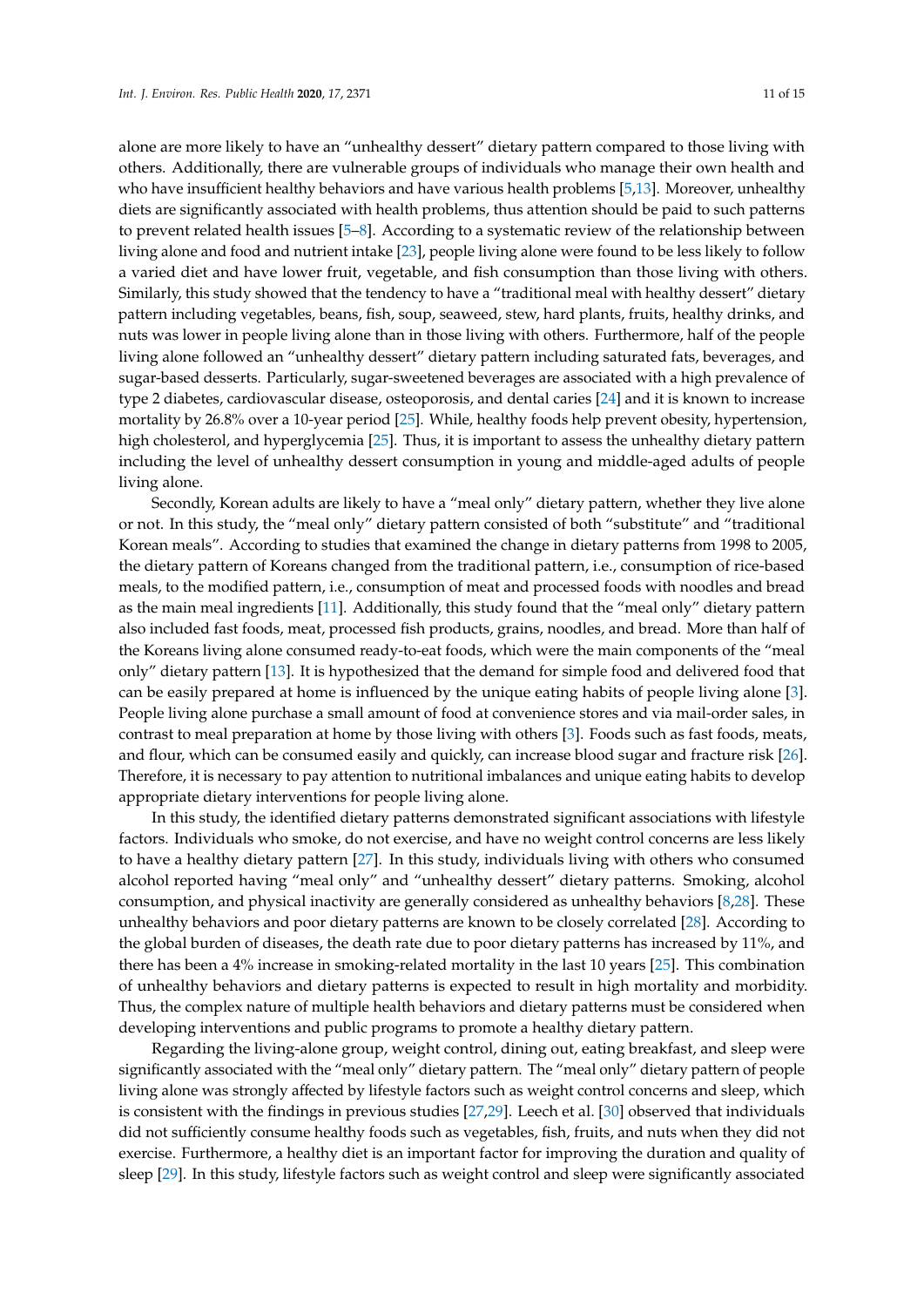with people living with others and living alone; however, the association was greater in those living alone. Therefore, this should be considered when developing or conducting nutritional education programs and policies.

Generally, Koreans living alone tend to eat out or have an irregular mealtime and lifestyle [\[3,](#page-13-2)[13\]](#page-13-12). According to the 2016 Korean food consumption pattern survey data, people living alone had fewer meals at home [\[31\]](#page-14-9). Additionally, they consumed simple meals more frequently or used ready-to-eat meals purchased from convenience stores, street food facilities, or restaurants contrary to people living with others [\[31\]](#page-14-9). Meanwhile, consumption of convenience foods such as processed foods, delivery foods, and fast foods [\[12\]](#page-13-11) has increased due to insufficient time for preparing meals. The "meal only" and "unhealthy dessert" dietary patterns observed in our study are similar to the use of ultra-processed foods, which largely comprise ready-to-eat foods and are the major causes of non-communicable diseases [\[32\]](#page-14-10). Therefore, it is important to improve dietary patterns that include the consumption of convenience foods, such as ultra-processed foods, it is likely to be important to maintain the health of Koreans living alone. Furthermore, it is necessary to educate people who live alone regarding healthy diet choices when dining out, reflecting the characteristics of the living environment of someone who lives alone, and eats out.

Eating no breakfast or 1–4 times a week was associated with unhealthy dietary patterns. Particularly, the association between eating breakfast and dietary patterns was evident in people living alone than those living with others. The proportion of Koreans living alone who consumed breakfast less than once a week was 34.6% in 2012 [\[12\]](#page-13-11). Similarly, the percentage of people living alone who did not consume breakfast was 34.1% in our study. Non-regular consumption of breakfast is highly associated with an unhealthy diet [\[27\]](#page-14-5). According to the meal pattern and nutrient intake and quality literature review, breakfast-skipping and diet quality were inversely associated, while skipping breakfast was related to lower micronutrient intake and resulted in chronic illnesses [\[30\]](#page-14-8). Furthermore, according to the same systematic review, breakfast-skipping was associated with overweight and obesity and increased their risks [\[33\]](#page-14-11). Skipping breakfast led to improper eating habits such as irregular meals, not eating slowly, and not eating a variety of foods [\[34\]](#page-14-12). Therefore, nutrition education and interventions are needed to prevent nutritional deficiencies caused by skipping breakfast and to ensure proper eating habits and behaviors.

### *4.1. Practical Implications*

To date, there is a lack of research on diet among people living alone in the community, while related dietary policies are insufficient compared to those in residential or medical care. Our study findings should be carefully considered for concluding practical implication because of missing information of FFQ among elderly. Current statistics of Korean adults living alone were reported as 29.2% when including elderly [\[35\]](#page-14-13). Our study samples had much smaller size of those living alone, 6.2% in weighted samples, because the primary data were collected with only young and middle-aged adults. Thus, practical implication should be developed for young and middle-aged adults rather than elderly.

Nonetheless, the advantages of this study pertained to the identification of the dietary patterns in relation to living arrangements as well as to raising awareness regarding the relationship between dietary patterns and lifestyle factors. Particularly, people living alone had significantly higher unhealthy dietary pattern and were more likely to be affected by lifestyle factors. This study also provided information regarding intervention and policy development for individuals, groups, and populations. As discussed, healthcare providers should consider the weight control and sleep characteristics of individuals who live alone and additionally encourage regular breakfast intake to promote a balanced diet when dining out. In 2016, Korea enacted the "framework ordinance for people living alone support" and was implemented in Seoul, Korea's capital, in 2019. Considering the growth of the population living alone, this program is expected to expand to suburban and urban areas gradually by 2023 [\[36\]](#page-14-14). The plan was to establish a communal kitchen by linking cooking schools and cultural centers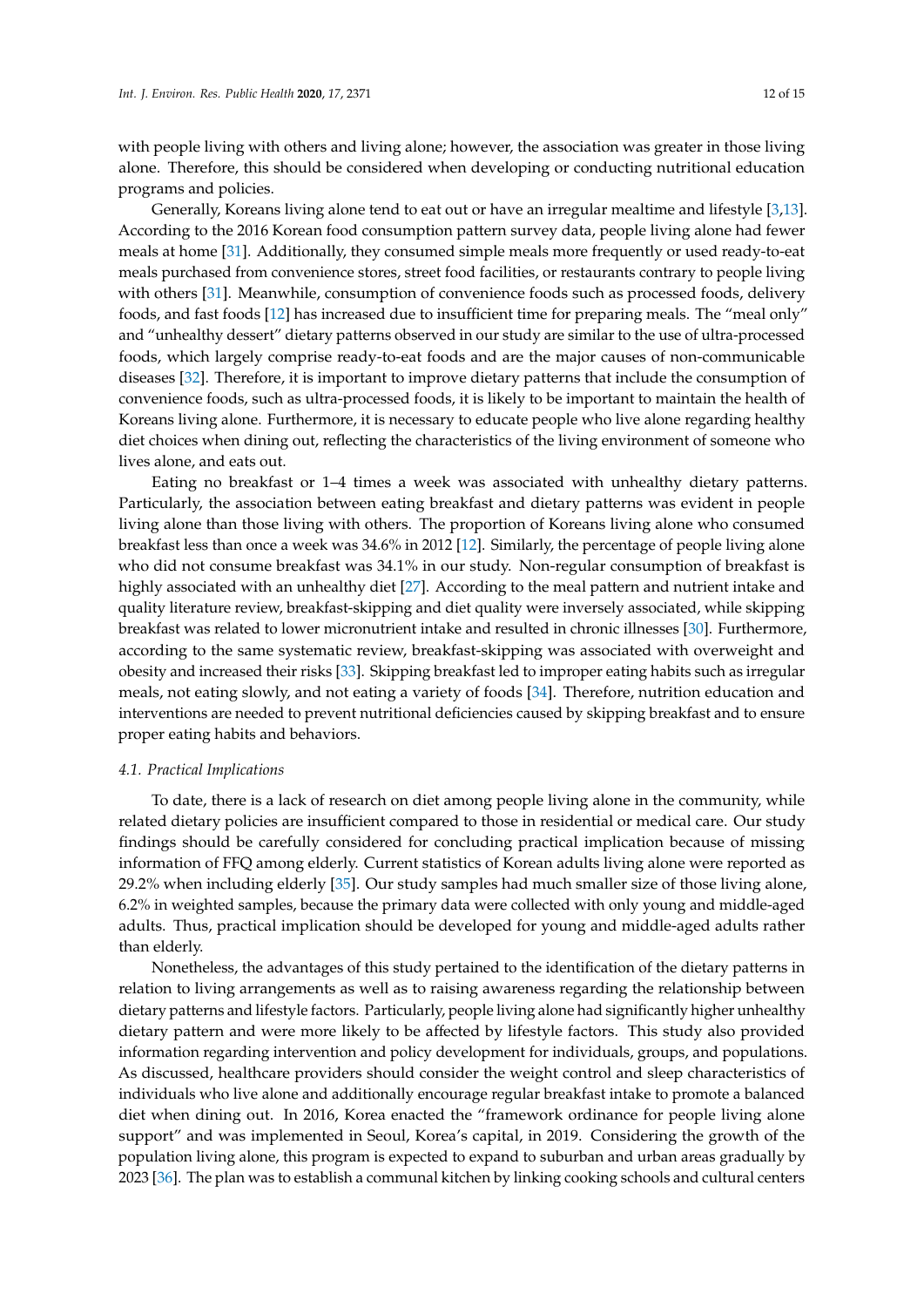in the community, as well as to implement a "social dining program" where people living alone gather to prepare food, eat, and communicate [\[36\]](#page-14-14). The community-based program should be tailored to the nutrition strategies for people living alone. It should focus on improving cooking skills and sharing recipes and ideas regarding meal preparation, including food purchase, preparation, and storage methods to improve the availability of healthy foods [\[23\]](#page-14-1). Additionally, budgets must be secured so that the developed policies can be well-implemented, and a legal basis must be introduced to establish standards. Furthermore, a task force linked to government agencies and private organizations must be established to promote diet and health for individuals living alone.

# *4.2. Limitations*

Our study has several limitations. First, we used cross-sectional data, limiting our ability to infer causality. Second, we did not include adults aged ≥65 years. Although Koreans who live alone generally belong to the aged group, our KNHANES-based nutrition survey was performed only in adults aged 19–64 years. Third, we did not use variables that reflected the characteristics of living alone or dietary patterns such as eating behavior and regularity of eating habits because of limited information on variables from the secondary data analysis. Finally, our study has a wide disparity in the sizes of samples, living with other vs. living alone, approximately 15.1:1, which make us difficult to compare factors between two groups. Further studies should be conducted using propensity score matching, reflecting our identified covariates to overcome possible bias due to unbalanced sample size. In addition, future prospective and longitudinal studies focusing on extensive data collection and considering the aging subgroups, current disease, and health condition are recommended. We also suggest that further primary data collection with comprehensive assessments and multidimensional interventions to promote healthier diets in people living alone and those living with others are needed.

# **5. Conclusions**

Our study identified three dietary patterns ("traditional meal with healthy dessert", "meal only", and "unhealthy dessert") in Korean young and middle-aged adults using representative data from the national sample. Particularly, "unhealthy dessert" dietary pattern was higher in people living alone than in those living with others. We also found that factors related to dietary patterns differed according to their living arrangement. The dietary patterns of Korean adults were associated with sociodemographic characteristics, and particularly lifestyle characteristics such as weight control concerns, dining out, eating breakfast, and sleep. Particularly, lifestyle factors were associated with unhealthy dietary patterns in Korean adults living alone. These findings could be fundamental for developing nutritional education programs and policies specifically targeting individuals who are living alone. Furthermore, the results could improve the promotion of self-care and decrease the incidence of various diseases caused by poor diet by advocating proper eating habits for people living alone.

**Author Contributions:** Conceptualization, N.K., G.-U.K., H.K.; methodology, N.K., G.-U.K., H.K.; software, H.K.; validation, N.K., G.-U.K., H.K.; formal analysis, N.K., H.K.; investigation, N.K., G.-U.K.; resources, N.K., G.-U.K.; data curation, N.K., G.-U.K.; writing—original draft preparation, N.K., G.-U.K.; writing—review and editing, H.K.; visualization, N.K.; supervision, H.K.; project administration, N.K., H.K.; funding acquisition, N.K., G.-U.K., H.K. All authors have read and agreed to the published version of the manuscript.

**Funding:** This study was supported by the Yonsei University College of Nursing and Mo-Im Kim Nursing Research Institute in 2018 (grant ID: 6-2018-0179).

**Conflicts of Interest:** The authors declare no conflict of interest. The funders had no role in the design of the study; in the collection, analyses, or interpretation of data; in the writing of the manuscript, or in the decision to publish the results.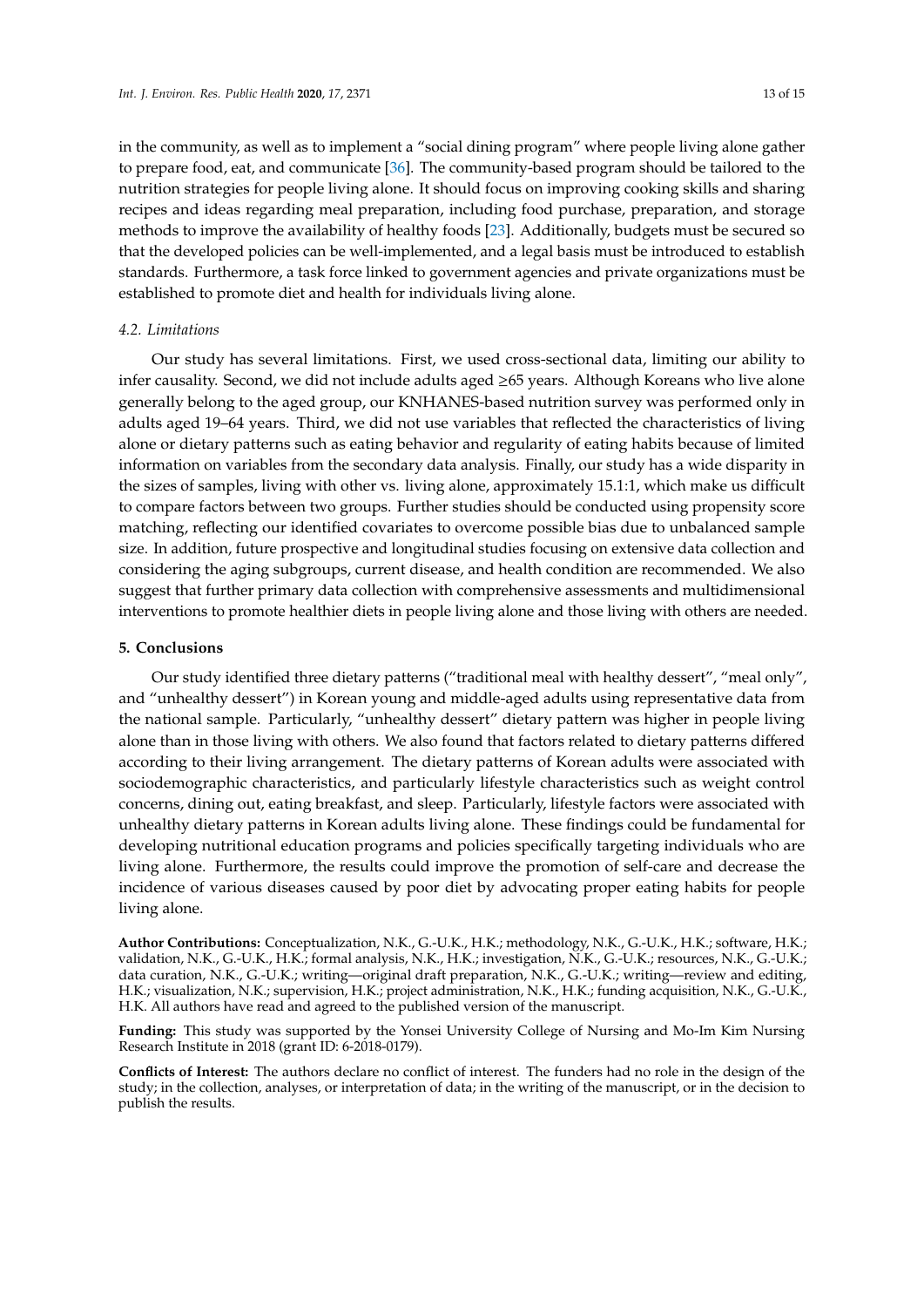# **References**

- <span id="page-13-0"></span>1. Inter Press Service. The Rise of One-Person Households. Available online: http://[www.ipsnews.net](http://www.ipsnews.net/2017/02/the-rise-of-one-person-households)/2017/02/ [the-rise-of-one-person-households](http://www.ipsnews.net/2017/02/the-rise-of-one-person-households) (accessed on 6 January 2020).
- <span id="page-13-1"></span>2. National Statistical Office. Estimated Future Household: 2015~2045. Available online: http://[kostat.go.kr](http://kostat.go.kr/portal/korea/kor_nw/1/1/index.board?bmode=read&aSeq=359963)/ portal/korea/kor\_nw/1/1/[index.board?bmode](http://kostat.go.kr/portal/korea/kor_nw/1/1/index.board?bmode=read&aSeq=359963)=read&aSeq=359963 (accessed on 6 January 2020).
- <span id="page-13-2"></span>3. Korea Rural Economic Institute. Impact of Food Market and Policy Tasks According to Increase of Single-person Households. Available online: http://[library.krei.re.kr](http://library.krei.re.kr/#/search/detail/395430)/#/search/detail/395430 (accessed on 6 January 2020).
- <span id="page-13-3"></span>4. KB Financial Group Institute. KB Research Report: 2018 Korea Single-Person Households Report. Available online: https://www.kbfg.com/kbresearch/report/[reportView.do?reportId](https://www.kbfg.com/kbresearch/report/reportView.do?reportId=1003700)=1003700 (accessed on 6 January 2020).
- <span id="page-13-4"></span>5. Oh, Y.J. *Increasing Single-person Households, the E*ff*ects of Eating Alone, and Analysis of Dietary Behavior*; The Effect of Increasing Population by Social Changes on Chronic Diseases and Socioeconomic; The Korean Society of Community Nutrition Summer Symposium, Seoul University: Seoul, Korea, 2016.
- <span id="page-13-5"></span>6. Sun, J.; Buys, N.J.; Hills, A.P. Dietary pattern and its association with the prevalence of obesity, hypertension and other cardiovascular risk factors among Chinese older adults. *Int. J. Environ. Res. Public Health* **2014**, *11*, 3956–3971. [\[CrossRef\]](http://dx.doi.org/10.3390/ijerph110403956) [\[PubMed\]](http://www.ncbi.nlm.nih.gov/pubmed/24727356)
- <span id="page-13-6"></span>7. World Health Organization. Global Action Plan for the Prevention and Control of NCDs 2013–2020. Available online: https://www.who.int/nmh/events/[ncd\\_action\\_plan](https://www.who.int/nmh/events/ncd_action_plan/en/)/en/ (accessed on 6 January 2020).
- <span id="page-13-7"></span>8. Cho, E.R.; Shin, A.; Lim, S.Y.; Kim, J. Dietary patterns and their associations with health behaviours in Korea. *Public Health Nutr.* **2011**, *14*, 356–364. [\[CrossRef\]](http://dx.doi.org/10.1017/S1368980010002685) [\[PubMed\]](http://www.ncbi.nlm.nih.gov/pubmed/20955642)
- <span id="page-13-8"></span>9. Hu, F.B. Dietary pattern analysis: A new direction in nutritional epidemiology. *Curr. Opin. Lipidol.* **2002**, *13*, 3–9. [\[CrossRef\]](http://dx.doi.org/10.1097/00041433-200202000-00002) [\[PubMed\]](http://www.ncbi.nlm.nih.gov/pubmed/11790957)
- <span id="page-13-9"></span>10. Korea Centers for Disease Control and Prevention. The Sixth Korea National Health and Nutrition Examination Survey (KNHANES VI). Available online: https://[knhanes.cdc.go.kr](https://knhanes.cdc.go.kr/knhanes/eng/index.do)/knhanes/eng/index.do (accessed on 6 January 2020).
- <span id="page-13-10"></span>11. Kang, M.; Joung, H.; Lim, J.H.; Lee, Y.S.; Song, Y.J. Secular trend in dietary patterns in a Korean adult population, using the 1998, 2001, and 2005 Korean National Health and Nutrition Examination Survey. *Korean J. Nutr.* **2011**, *44*, 152–161. [\[CrossRef\]](http://dx.doi.org/10.4163/kjn.2011.44.2.152)
- <span id="page-13-11"></span>12. Kim, B.; Joo, N. Structural relations in the effect of convenience food satisfaction and quality of life according to dietary style: Comparative study of singles in metropolitan area of Korea, Japan and China. *Nutr. Res. Pract.* **2014**, *8*, 312–318. [\[CrossRef\]](http://dx.doi.org/10.4162/nrp.2014.8.3.312) [\[PubMed\]](http://www.ncbi.nlm.nih.gov/pubmed/24944777)
- <span id="page-13-12"></span>13. Oh, Y.J. Considering single household for new health vulnerable groups. *Wkly. Issue* **2017**, *4*, 1–8.
- <span id="page-13-13"></span>14. Kim, D.W.; Song, S.; Lee, J.E.; Oh, K.; Shim, J.; Kweon, S.; Paik, H.Y.; Joung, H. Reproducibility and validity of an FFQ developed for the Korea National Health and Nutrition Examination Survey (KNHANES). *Public Health Nutr.* **2015**, *18*, 1369–1377. [\[CrossRef\]](http://dx.doi.org/10.1017/S1368980014001712)
- <span id="page-13-14"></span>15. Korean Ministry of Health and Welfare. The Physical Activity Guide for Koreans. Available online: http://www.mohw.go.kr/react/jb/[sjb030301vw.jsp?PAR\\_MENU\\_ID](http://www.mohw.go.kr/react/jb/sjb030301vw.jsp?PAR_MENU_ID=03&MENU_ID=032901&CONT_SEQ=337139&page=1)=03&MENU\_ID=032901&CONT\_ SEQ=[337139&page](http://www.mohw.go.kr/react/jb/sjb030301vw.jsp?PAR_MENU_ID=03&MENU_ID=032901&CONT_SEQ=337139&page=1)=1 (accessed on 6 January 2020).
- <span id="page-13-15"></span>16. Korean Society of Sleep Medicine. Appropriate Sleep Time. Available online: http://[www.sleepmed.or.kr](http://www.sleepmed.or.kr/sleep/sleep02.html)/ sleep/[sleep02.html](http://www.sleepmed.or.kr/sleep/sleep02.html) (accessed on 6 January 2020).
- <span id="page-13-16"></span>17. Little, R.J.A.; Rubin, D.B. *Statistical Analysis with Missing Data*, 2nd ed.; Wiley Interscience: Hoboken, NJ, USA, 2002; pp. 1–408.
- <span id="page-13-17"></span>18. White, I.R.; Royston, P.; Wood, A.M. Multiple imputation using chained equations: Issues and guidance for practice. *Stat. Med.* **2011**, *30*, 377–399. [\[CrossRef\]](http://dx.doi.org/10.1002/sim.4067)
- <span id="page-13-18"></span>19. Little, R.J.A. A test of missing completely at random for multivariate data with missing values. *J. Am. Stat. Assoc.* **1988**, *83*, 1198–1202. [\[CrossRef\]](http://dx.doi.org/10.1080/01621459.1988.10478722)
- <span id="page-13-19"></span>20. Caliński, T.; Harabasz, J. A dendrite method for cluster analysis. *Commun. Stat.* **1974**, 3, 1–27. [\[CrossRef\]](http://dx.doi.org/10.1080/03610927408827101)
- <span id="page-13-20"></span>21. Wegener, D.T.; Fabrigar, L.R. *Exploratory Factor Analysis Understanding Statistics*; Oxford University Press: New York, NY, USA, 2012; pp. 1–159.